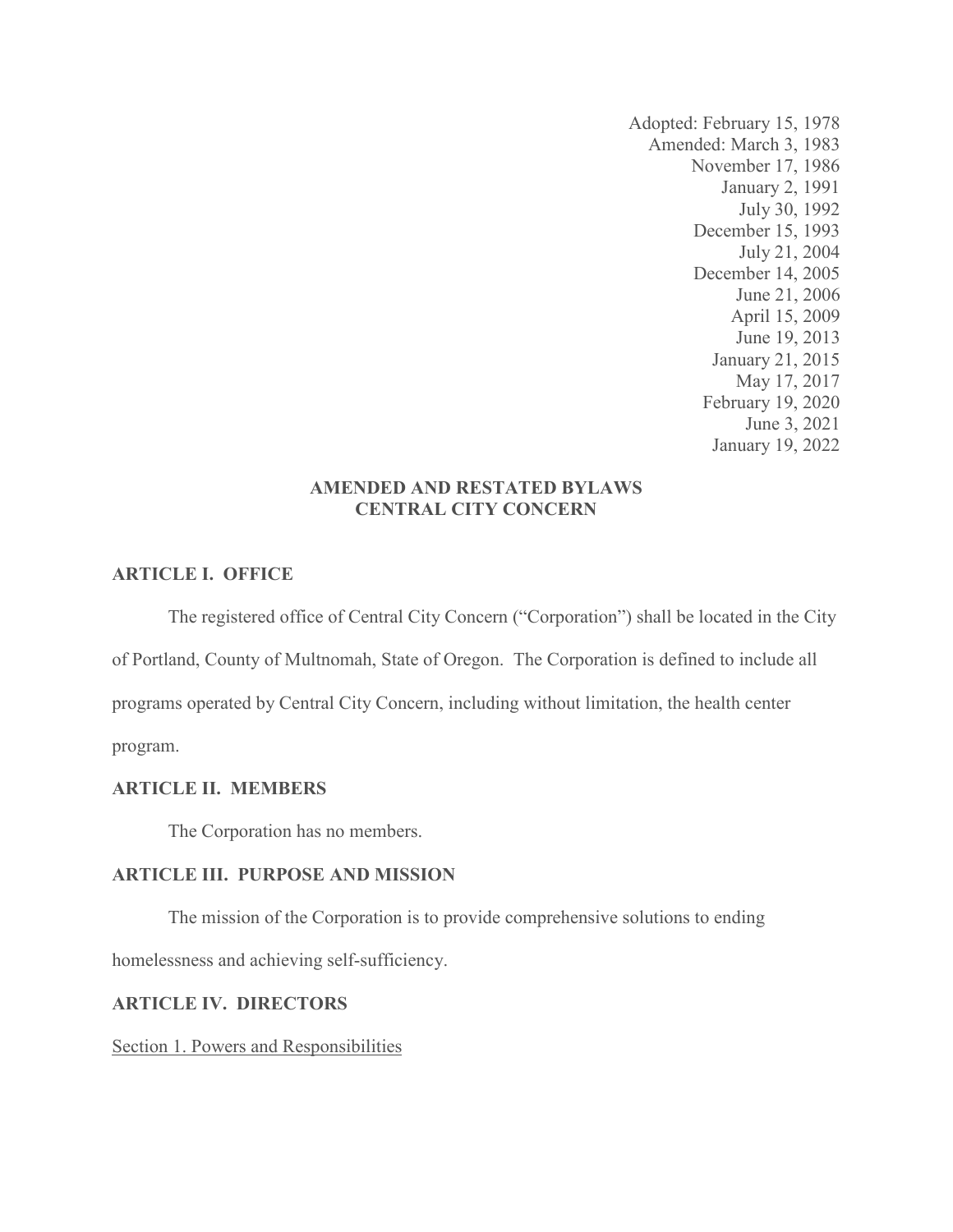The business affairs of the Corporation (including without limitation the health center program) shall be managed by its Board of Directors ("Directors") which may exercise all such The business affairs of the Corporation (including without limitation the health center program) shall be managed by its Board of Directors ("Directors") which may exercise all such powers of the Corporation (including wit such lawful acts and things as are not inconsistent with any federal or state law or the Corporation's Articles of Incorporation. It may adopt such rules and regulations as may be required by regulatory authorities and shall exercise the rights, powers, duties and responsibilities conferred on governing bodies of non-profit organizations by state and federal law, including but not limited to:

- 1. Employment and annual evaluation of the President and CEO of the Corporation and, as necessary, the dismissal of the President and CEO;
- 2. Ensuring that the Corporation is complying with all Federal and State employment laws and regulations;
- 3. Developing, adopting and periodically updating the Corporation's financial management practices, including a system to assure accountability for corporate resources and long range financial planning;
- 4. Developing, adopting and periodically updating the Corporation's health care policies, including scope and availability of services, location and hours of services, patient confidentiality, patient bill of rights, and a process for resolving patient grievances, and quality assurance activities and procedures;
- 5. Developing and approving the annual corporate budget and revisions, the annual health center project budget and revisions, health center grant applications, priorities and eligibility for services (sliding fee scale schedules and procedures), the annual business plan and health plan;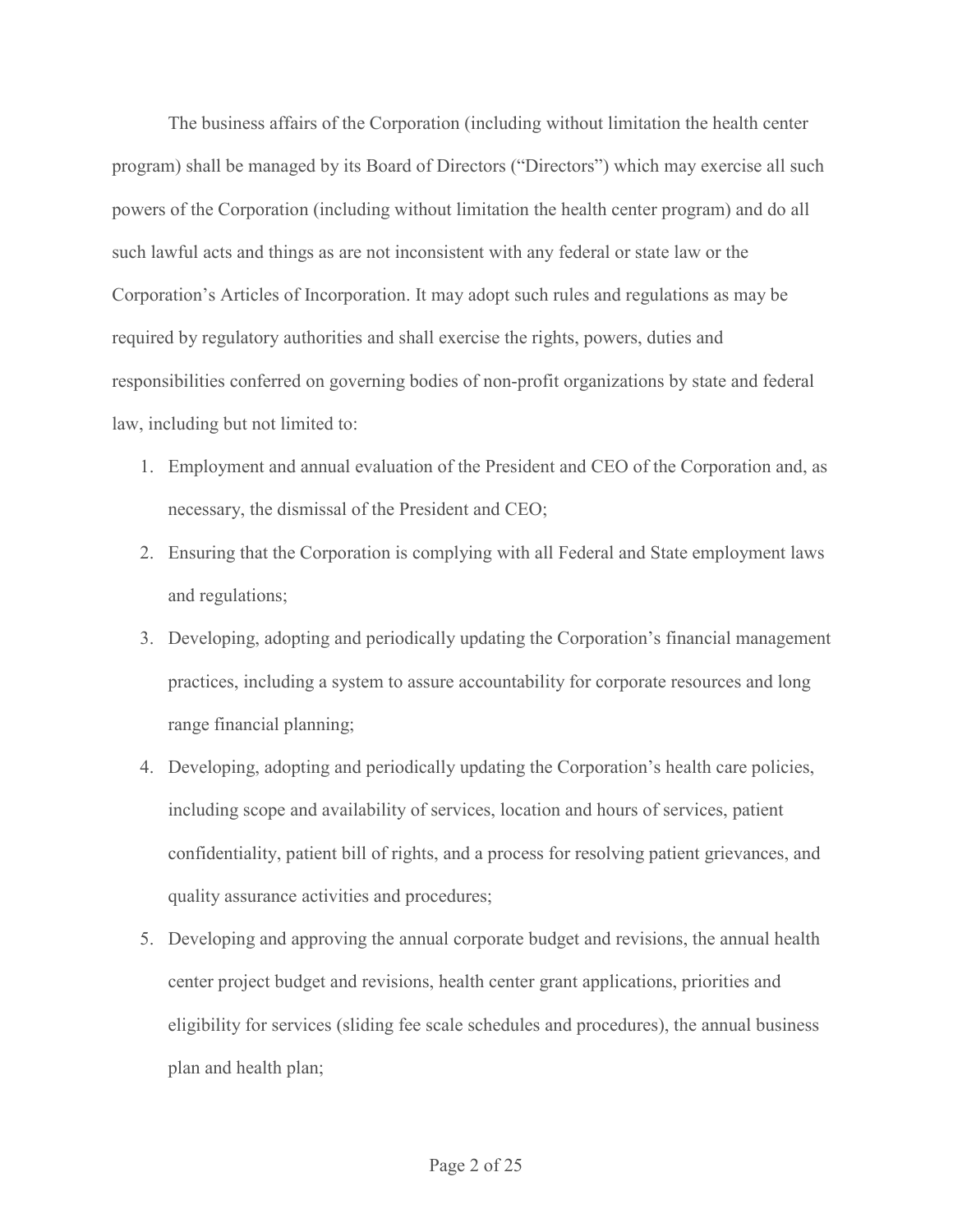- 
- 6. Selecting the Corporate Auditor and acceptance of the annual report;<br>7. Evaluating the Corporation's performance and activities on a monthly, quarterly and<br>annual basis including service utilization patterns, productivi 5. Selecting the Corporate Auditor and acceptance of the annual report;<br>
7. Evaluating the Corporation's performance and activities on a monthly, quarterly and<br>
annual basis including service utilization patterns, producti annual basis including service utilization patterns, productivity and achievement of project objectives, patient satisfaction and evaluating the resolution of patient grievances; Selecting the Corporate Auditor and acceptance of the annual report;<br>Evaluating the Corporation's performance and activities on a monthly, quarterly and<br>annual basis including service utilization patterns, productivity and
- 8. Assuring the Corporation's activities are conducted in compliance with applicable
- 9. Developing, adopting, implementing and evaluating the Corporation's Strategic Plan; and
- 10. Credentialing and privileging of all licensed or certified health care practitioners in accordance with CCC policies 1247.00 (Privileging of Clinical Staff) and 402.20 (License and Credential Verification) and delegating such credentialing and privileging of all licensed or certified health care practitioners to the Corporation's Chief Medical Officer.

#### Section 2. Number and Qualifications

 The number of Directors of the Corporation shall be no less than nine (9) and no more than twenty (20). Directors may be, but need not be, elected for one or more of the following reasons: (i) to represent neighborhoods served by the Corporation and community-based organizations serving the Corporation's consumers; (ii) to represent the interests of the Corporation's consumers; or (iii) to provide the Corporation with operational expertise. No more than one-half of the non-consumer Directors of the Board may derive more than 10 percent of their annual income from the health care industry.

#### Section 3. Corporate Powers.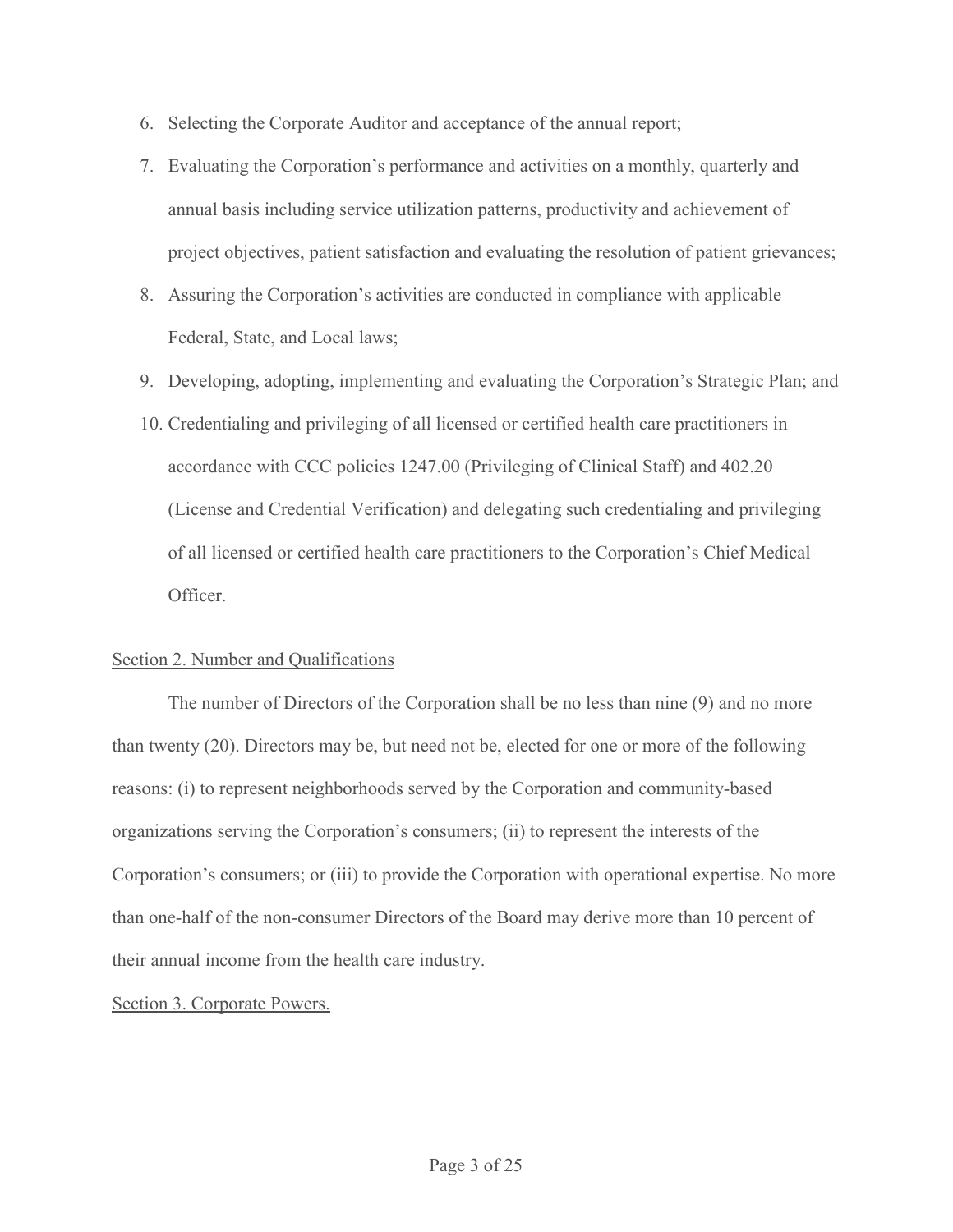In furtherance of the purposes of this Corporation, the Directors of the Corporation shall possess all powers and authority granted to nonprofit Corporations under Chapter 65 of Title 7 of the Oregon Revised Statutes, as amended from time to time. In furtherance of the purposes of this Corporation, the Directors of the Corporation sh<br>possess all powers and authority granted to nonprofit Corporations under Chapter 65 of Title<br>the Oregon Revised Statutes, as amended f

#### Section 4. Board Selection

 New members of the Board of Directors shall be nominated by the Governance Committee and selected by the existing members of the Board of Directors at the Annual

#### Section 5. Classification and Term

 Unless otherwise provided in the Articles of Incorporation, each Director shall hold office for three (3) years or until removed or resigned. The initial term of a Director shall commence on the date specified by the Board and shall expire on June  $30<sup>th</sup>$  of the third  $(3<sup>rd</sup>)$  year of the initial term. Effective July 1, 2013, a Director who does not serve as a Principal Officer may serve a maximum of three (3) consecutive three (3) year terms, or nine (9) years total of consecutive Board service ("Maximum Term"). To maintain the orderly staggered departure and election of Directors, the Board may extend the final (3) three-year term of any individual Director by up to twenty-four (24) months.

Upon election to a Principal Officer position that Director's term as a non-Principal Officer shall be immediately suspended such that he or she may resume their non-Principal Officer position on the Board upon the conclusion of their Principal Officer term up to the Maximum Term should any time for service remain. A Director who has served a Maximum Term shall be eligible for election to the Board for a new term after such Director has observed a one-year hiatus from Board service.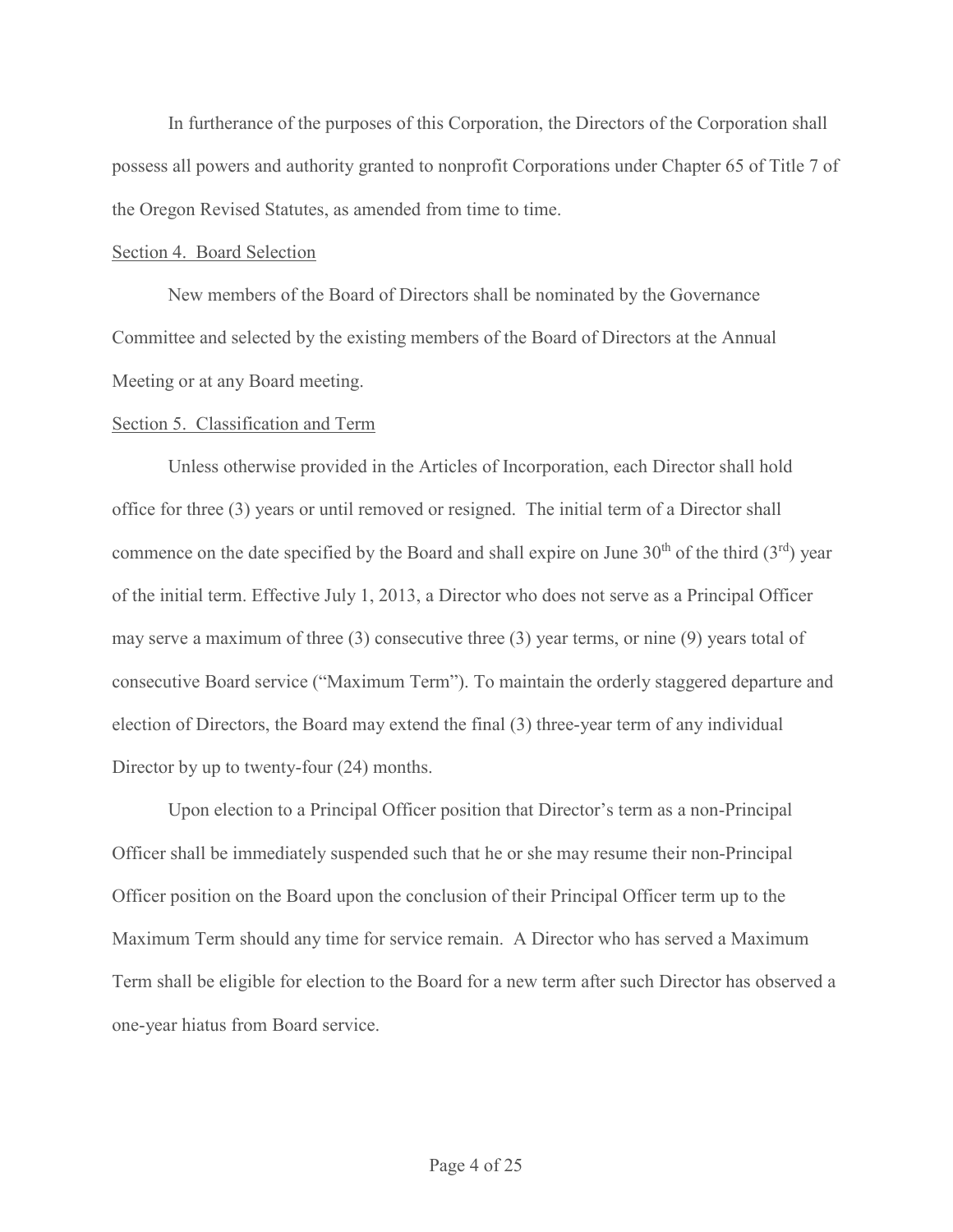#### Section 6. Vacancies

 Any vacancy occurring on the Board of Directors during the period between Annual Meetings of the Corporation due to death, removal, or resignation of a Director may be filled by the remaining Directors at any meeting of the Board. The Governance Committee shall submit nominees to fill such a vacancy on the Board of Directors. All Directors shall receive notice, personally or by mail (hereinafter to include postal and electronic mail), that one of the purposes of such meeting is to fill such a vacancy on the Board of Directors. Notice for Section 6. Vacancies<br>
Any vacancy occurring on the Board of Directors during the period between Annual<br>
Meetings of the Corporation due to death, removal, or resignation of a Director may be filled<br>
by the remaining Direct

## Section 7. Meetings

Meetings of the Board of Directors shall be held at a time and place as shall be determined by the Board.

#### Section 8. Annual Meeting to Elect Directors

The Annual Meeting of the Board of Directors shall be held in June, or at such other time as the Board of Directors may prescribe, for the purpose of electing Directors and for the transaction of other business as may come before the meeting. Written notice of the time and place of the Annual Meeting shall be given either in person or by mail to each Director no less than fourteen (14) days nor more than thirty (30) days prior to the date of said Annual Meeting. Not less than sixty (60) days prior to each Annual Meeting, the Governance Committee of the Board of Directors shall determine the number of Directorships for the following year, which shall conform with the allowed number of Directors as stated in Article IV, Section 2. The Governance Committee, acting by unanimous vote of a quorum of the committee, shall nominate a number of nominees for directors if there are qualified candidates. The Governance Committee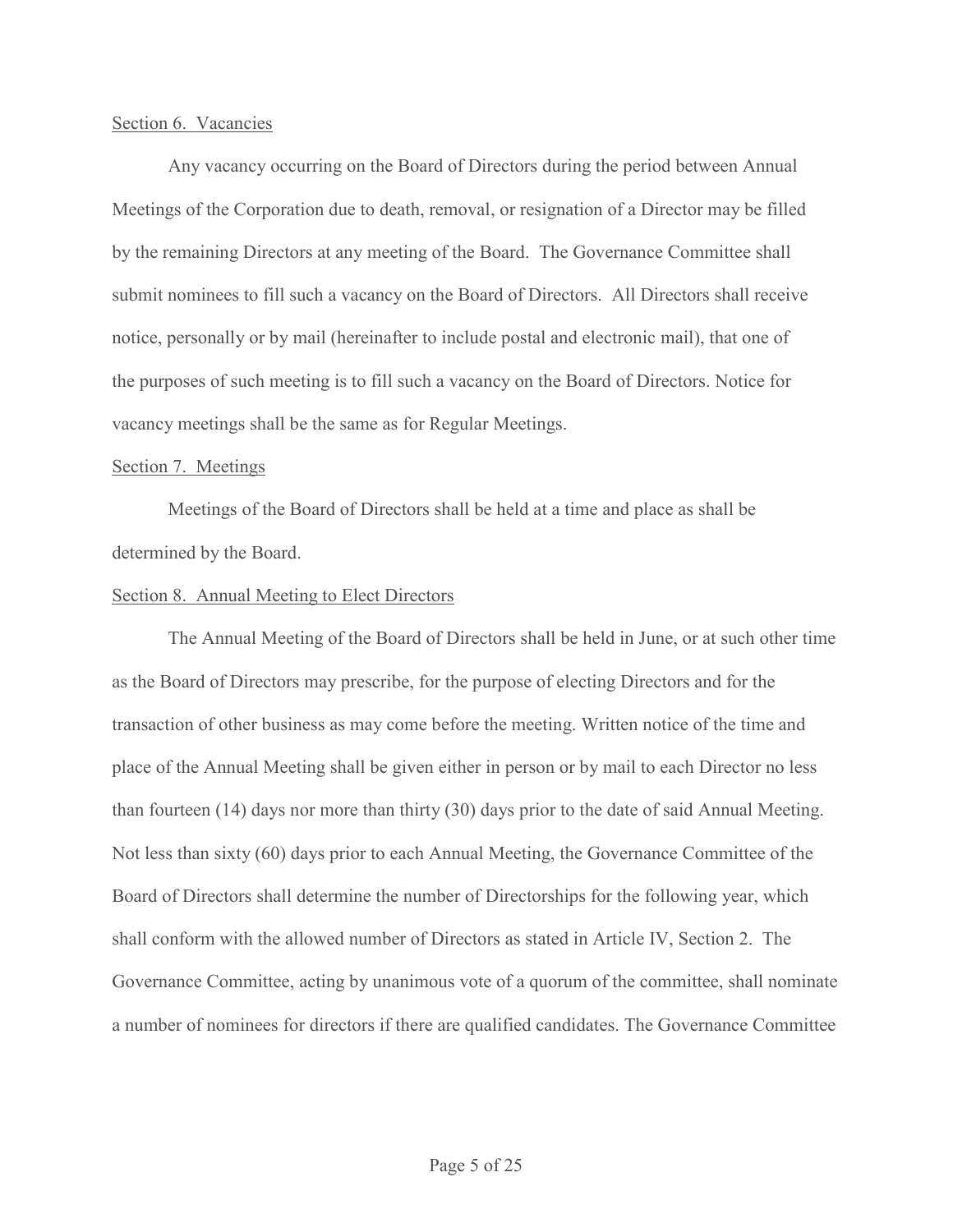shall take into account the requirements concerning the composition of the Board as set forth in Section 2 of this Article.

Not less than thirty (30) days before each Annual Meeting, the Governance Committee shall submit to the Secretary/Treasurer its nominations for directors, and the Secretary/Treasurer shall immediately inform the Board of Directors of those nominations. At the Annual Meeting, the voting procedure followed shall be such that a separate vote is taken for each Directorship to be filled. Each Directorship shall be filled by majority vote of the Directors voting (a quorum must be present), except that no nominee may be elected if the effect of such election would be to cause the composition of the Board to be in violation of the requirements contained in Section 2 of this Article. shall immediately inform the Board of Directors of those nominations. At the Annual Meeting,<br>the voting procedure followed shall be such that a separate vote is taken for each Directorship to<br>be filled. Each Directorship s

## Section 9. Regular Meetings

Regular Meetings of the Board of Directors shall be held monthly at a time and place as shall be determined by the Board for the transaction of any business as may come before the notice of such a Regular Meeting shall be given either in person or by mail to each Director no less than seven (7) days prior to the date of said Regular Meeting. Regular Meetings of the Board of Directors shall be held monthly at a time and place as<br>determined by the Board for the transaction of any business as may come before the<br>in accordance with the Annual Meeting schedule esta

# Section 10. Special Meetings

Special Meetings of the Board of Directors may be called by an Officer or by any three (3) Directors on three (3) days' notice to each Director, given either in person or by mail. Section 11. Meeting by Telephone or Virtual Conference

# meeting through, the use of any means of communications by which all Directors participating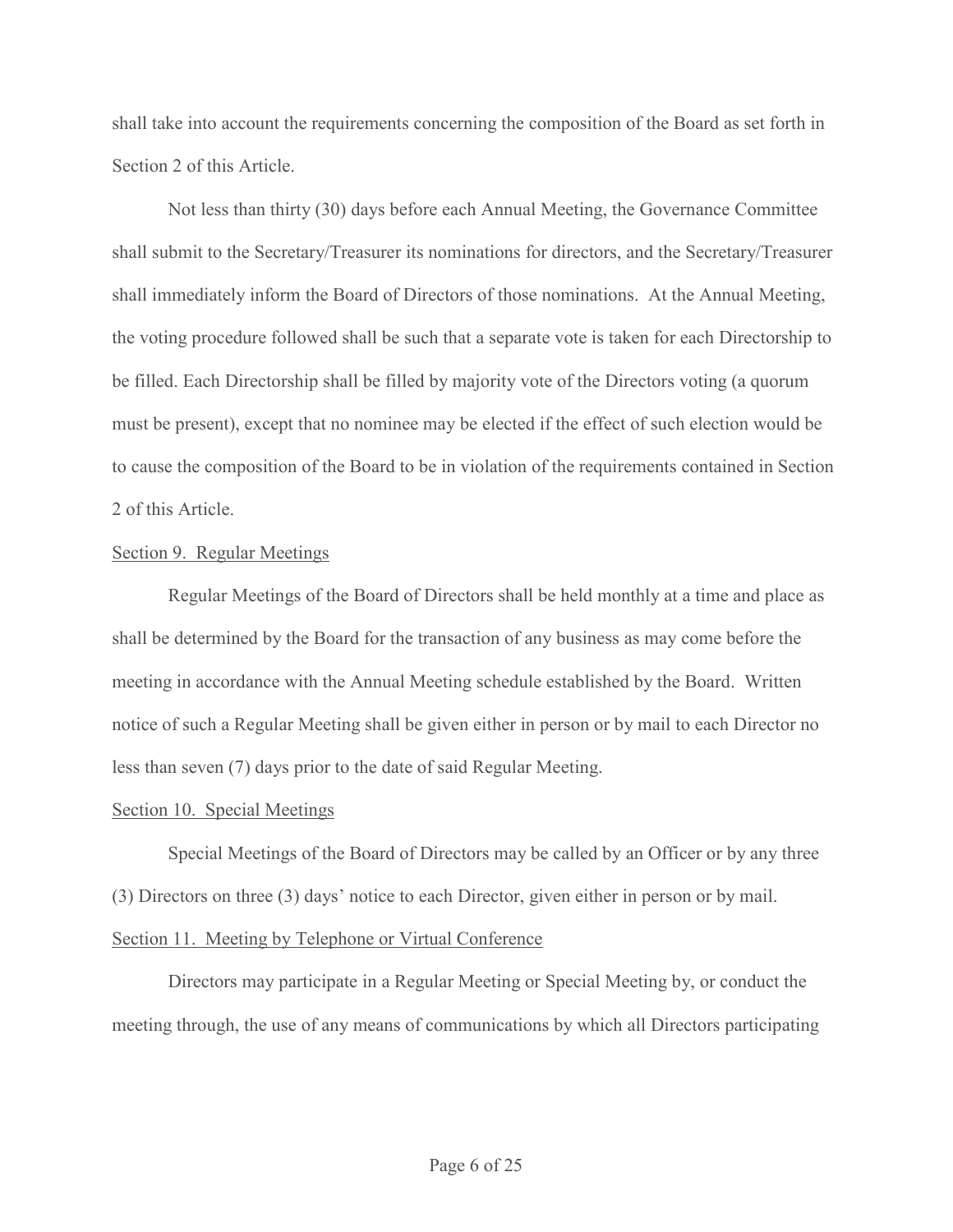may simultaneously hear and respond to each other during the meeting. Participation in a meeting by this means shall constitute presence in person at the meeting.

## Section 12. Quorum

If Section 2 of Article IV permits a variable-range size board, a majority of the may simultaneously hear and respond to each other during the meeting. Participation in a<br>mecting by this means shall constitute presence in person at the meeting.<br>Section 12. Quorum<br>If Section 2 of Article IV permits a var quorum for the transaction of business at any meeting of the Board of Directors, unless the Articles of Incorporation or these Bylaws require a greater number. If less than a quorum is present at any meeting, a majority of the Directors present may continue the meeting to a later time by announcement at the meeting and written notice mailed to all Directors.

# Section 13. Action

At any meeting at which a quorum is present, the act of the majority of Directors present at such meeting shall be the act of the Board of Directors, unless otherwise provided in the Oregon Nonprofit Corporation Law, the Articles of Incorporation, these Bylaws, or by Resolution of the Board of Directors. Voting shall be in person only and not by proxy. Section 14. Presumption of Assent

A Director who is present at a meeting of the Board of Directors or a committee of the Board of Directors shall be deemed to have assented to the action taken at the meeting unless (a) the Director's dissent or abstention from the action is entered in the minutes of the meeting, (b) the Director delivers a written notice of dissent or abstention to the action to the presiding officer of the meeting before any adjournment or to the Corporation immediately after the adjournment of the meeting, or (c) the Director objects at the beginning of the meeting or promptly upon the Director's arrival to the holding of the meeting or transacting business at the meeting. The right to dissent or abstain is not available to a Director who voted in favor of the action.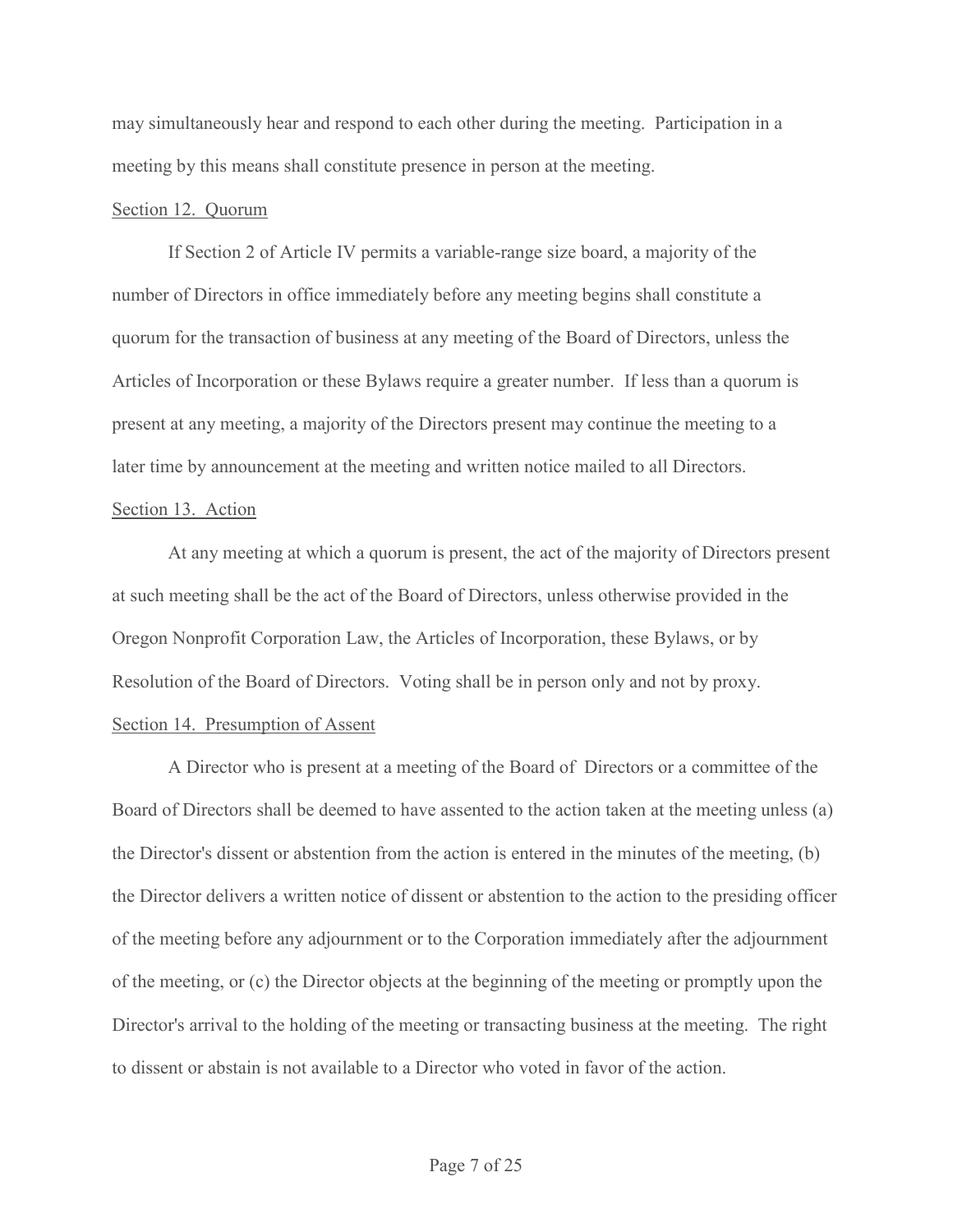#### Section 15. Removal

 All or any number of the Directors may be removed, with or without cause, at a Regular Meeting or Special Meeting of the Directors called expressly for that purpose, when the Board determines that such removal will serve the best interests of the Corporation, subject to compliance with the following procedures: (i) prior to any vote to remove a Director, the Director in question must be given reasonable prior notice of the impending action and reasonable opportunity to speak before the Board of Directors at a Regular Meeting or Special Meeting called expressly for that purpose, and (ii) the Director in question shall be removed by a vote of two-thirds (2/3) of the remaining Directors. All or any number of the Directors may be removed, with or without cause, at a Regular<br>g or Special Meeting of the Directors called expressly for that purpose, when the Board<br>nes that such removal will serve the best inter

#### Section 16. Resignation

Unless the notice specifies a later effective date, a resignation notice shall be effective upon the earlier of (a) receipt; (b) five (5) days after its deposit in the United States mails, if mailed postpaid and correctly addressed; or (c) on the date shown on the return receipt, if sent by registered or certified mail, return receipt requested, and the receipt is signed by addressee. Once delivered, a resignation notice is irrevocable unless revocation is permitted by the Board of Directors.

#### Section 17. Compensation

All Directors of the Corporation shall serve without compensation.

#### Section 18. Notice

Whenever, under the provisions of the Oregon Nonprofit Corporation Act, the Articles of Incorporation, or these Bylaws, notice is required to be given to any Director, it shall not be construed to require notice delivered in person, but such notice may also be given in writing,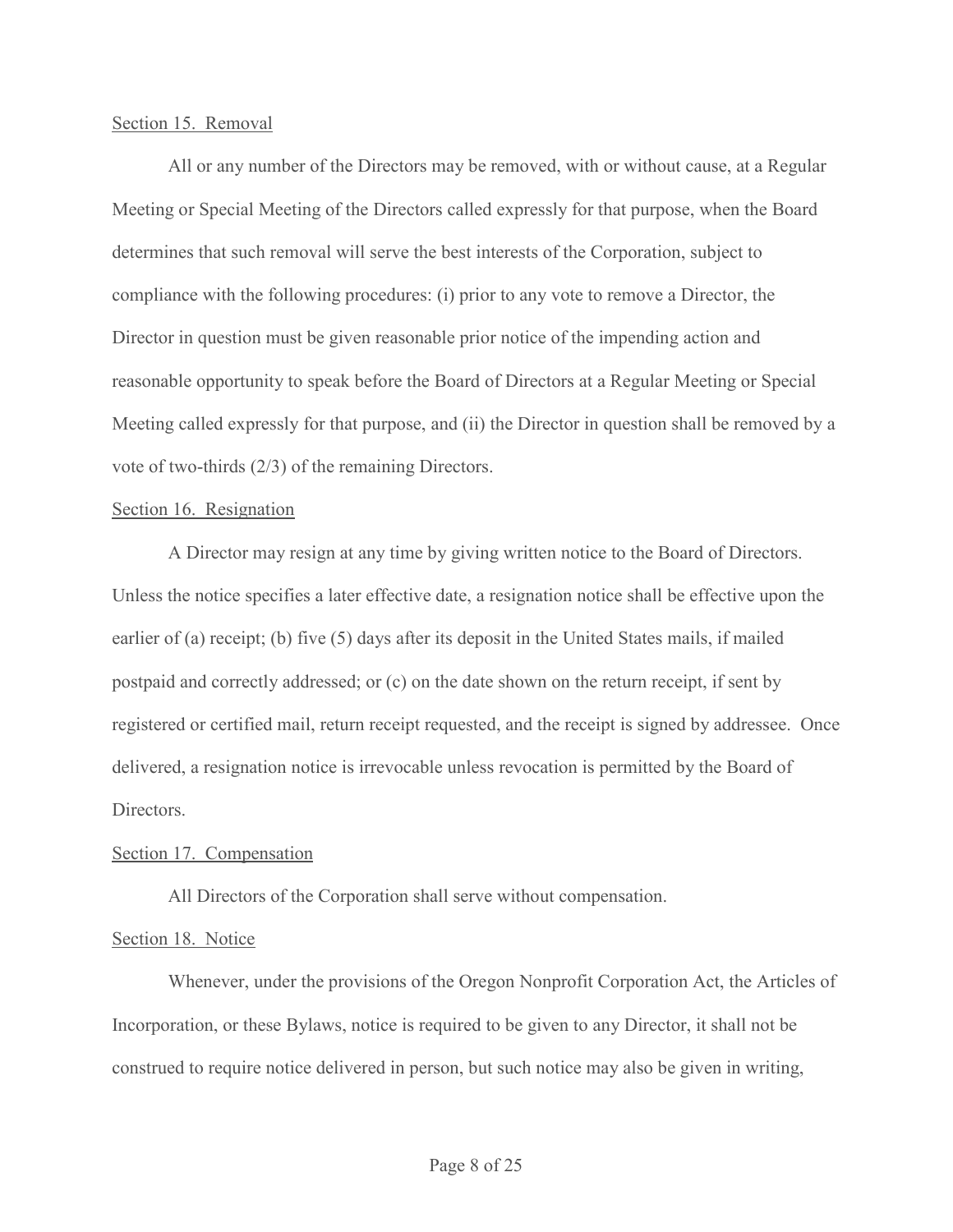either 1) by mail, addressed to such Director at his or her address as it appears on the records of the Corporation, with postage thereon prepaid, and such notice shall be deemed to be given at the time when the same shall be deposited in the United States mail; or 2) by electronic mail, addressed to such Director at his or her electronic mail address as it appears on the records of the Corporation, and such notice shall be deemed to be given at the time when the electronic communication when the same shall be sent. Neither the business to be transacted at, nor the either 1) by mail, addressed to such Director at his or her address as it appears on the records of<br>the Corporation, with postage thereon prepaid, and such notice shall be deemed to be given at the<br>time when the same shall need be specified in the notice or waiver of notice of such meeting unless required by the Oregon Nonprofit Corporation Act, the Articles of Incorporation, or these Bylaws.

#### Section 19. Waiver of Notice

 Whenever any notice is required to be given to any Director under the provisions of the Oregon Nonprofit Corporation Act, the provisions of the Articles of Incorporation, or these Bylaws, a waiver thereof in writing signed by the person or persons entitled to such notice, whether before or after the time stated therein, shall be deemed equivalent to the giving of such notice. Attendance of a Director at any meeting shall constitute a waiver of notice of such meeting, except where a Director attends a meeting for the express purpose of objecting to the transaction of any business because the meeting is not lawfully called or convened. Section 19. Waiver of Notice<br>Whenever any notice is required to be given to any Director under the provisions of the<br>Oregon Nonprofit Corporation Act, the provisions of the Articles of Incorporation, or these<br>Bylaws, a wai

#### Section 20. Special Rule

not complied with, action taken at a meeting of the Directors shall be valid only if each of the Directors serving at that time but not present at such meeting signs a written approval of minutes of such meeting describing such action.

## Section 21. Action Taken Without a Meeting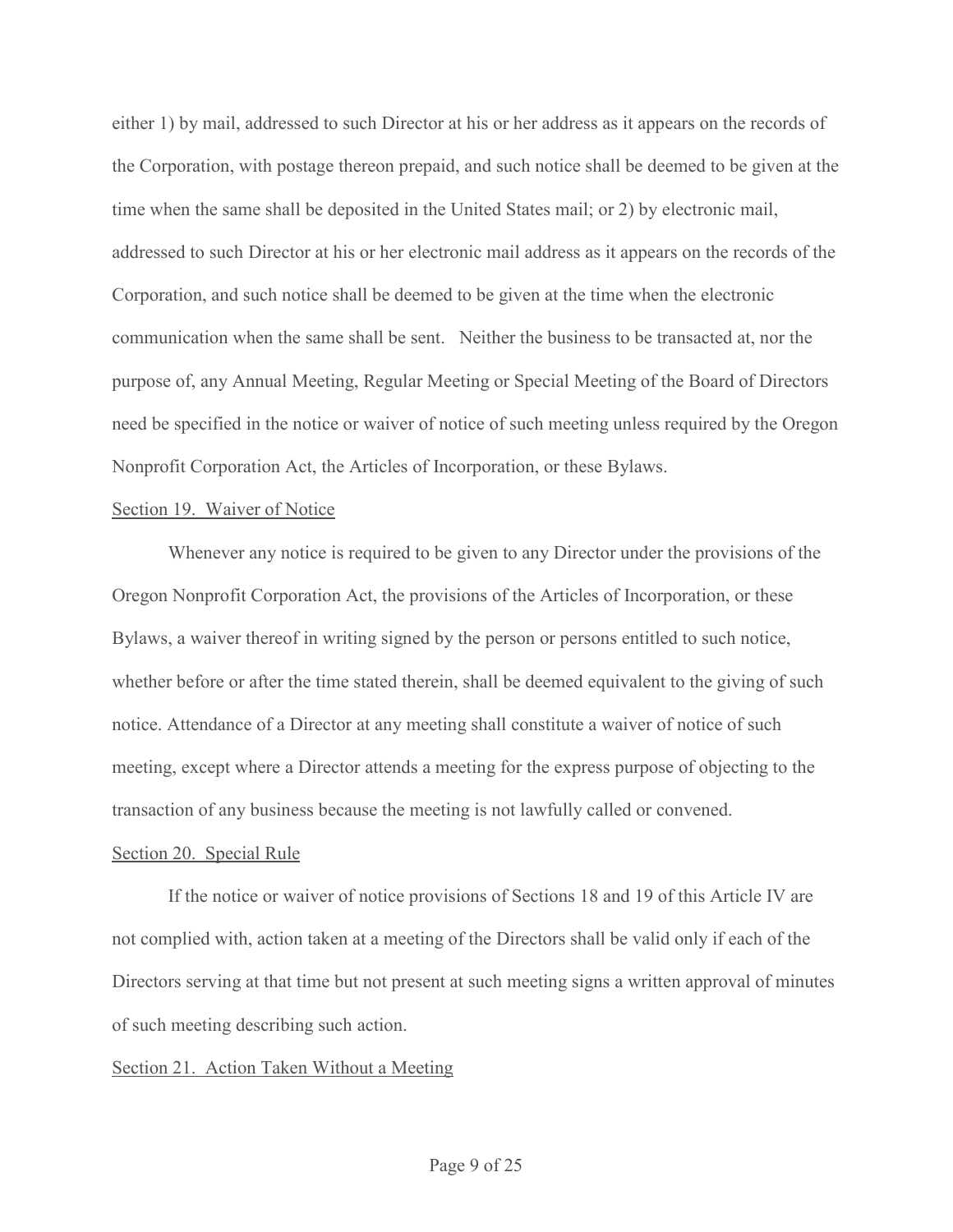The Corporation's Directors may use electronic mail or other electronic means to take<br>action that these Bylaws would otherwise require or permit the Directors to take at a meeting.<br>Before using electronic mail to take acti action that these Bylaws would otherwise require or permit the Directors to take at a meeting. Before using electronic mail to take action, the Corporation shall send notice to each Director's electronic mail address. The notice must include a description of the matter on which the Directors will take action and a deadline of not less than 48 hours in which a Director may record The Corporation's Directors may use electronic mail or other electronic means to take<br>action that these Bylaws would otherwise require or permit the Directors to take at a meeting.<br>Before using electronic mail to take acti forth in the notice. An affirmative vote of the majority of the directors who hold office at the The Corporation's Directors may use electronic mail or other electronic means to take<br>action that these Bylaws would otherwise require or permit the Directors to take at a meeting.<br>Before using electronic mail to take acti

#### Section 22. Attendance

Directors are required to attend nine Regular Meetings during each 12-month portion of their term. Attendance includes participation via telephone or virtual conference. If a Director fails to attend nine meetings in the course of any 12-month period, the Board Chair will contact the Director to assess the Director's capacity to continue to serve on the Board of Directors.

#### ARTICLE V. OFFICERS

#### Section 1. Principal Officers

The Principal Officers of the Corporation shall consist of a Chair, a Vice Chair, and a Secretary/Treasurer, each of whom shall be appointed by the Board of Directors. The President and CEO shall be an ex officio (non-voting) participant on the Board of Directors. One person Directors are required to attend nine Regular Meetings during each 12-month portion of<br>their term. Attendance includes participation via telephone or virtual conference. If a Director<br>fails to attend nine meetings in the c Treasurer.

#### Section 2. Qualifications; Appointment

Every two (2) years the Board of Directors shall confirm the succession of the Vice Chair to the position of Board Chair, and elect the Vice Chair, and the Secretary/Treasurer, all of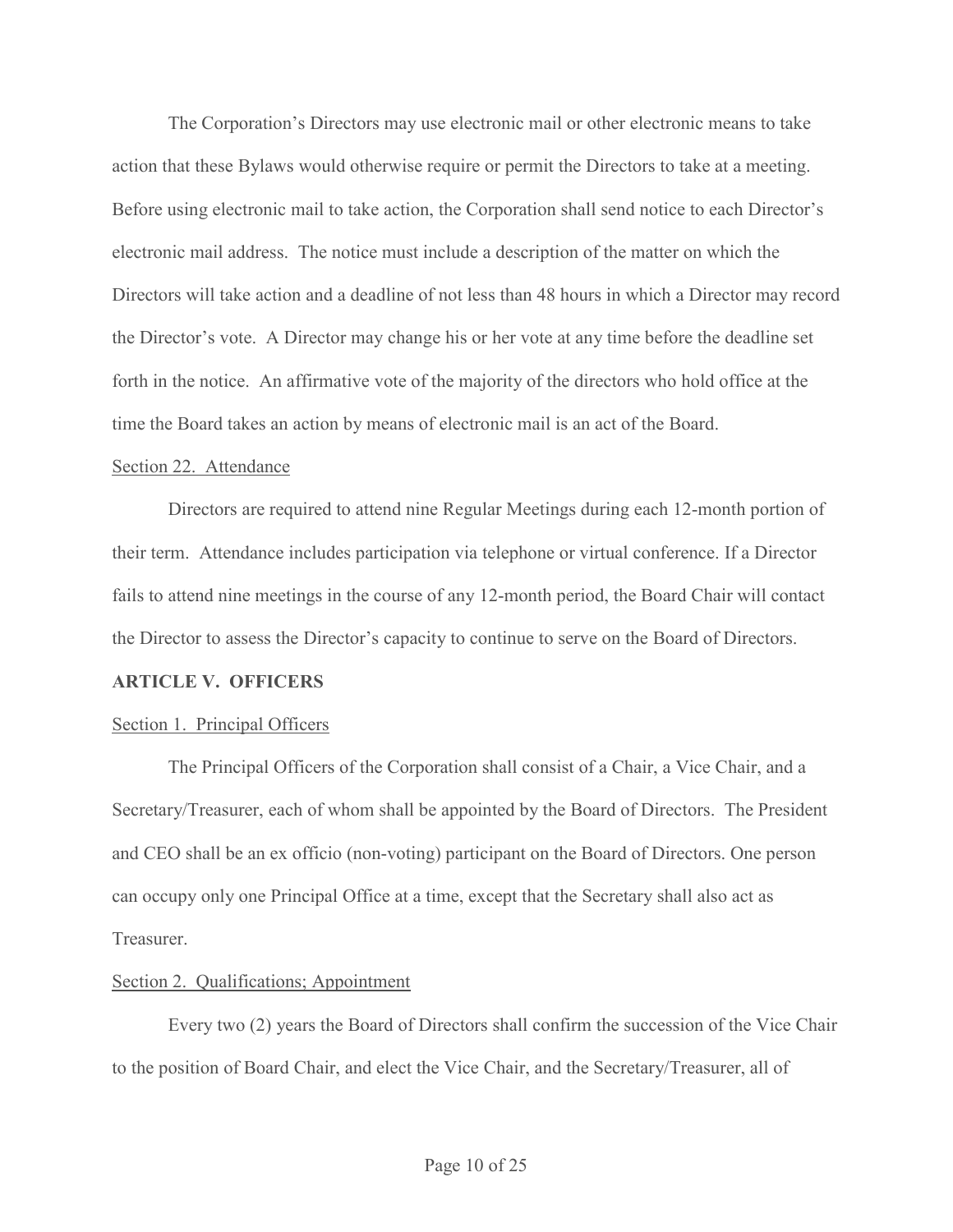whom must currently serve on the Board of Directors. At the same meeting, the Board of Directors shall confirm the succession of the exiting Chair to the position of Immediate Past Chair. In the event of interrupted succession of Vice Chair, Chair, or vacancy of the Secretary-Treasurer position, the Governance Committee shall nominate for election a qualified candidate for the vacant position. The Board may, at any time, elect or appoint such other officers, assistant officers and agents as it shall deem necessary or desirable, who shall hold their offices for such terms (not to exceed two (2) years per position unless otherwise noted herein) and shall have such authority and perform such duties as shall be determined by the Board.

#### Section 3. Term

Each Principal Officer of the Corporation shall hold office for a term of two (2) years per Principal Officer position, and until his or her successor is chosen and qualifies in his or her stead. The Immediate Past Chair shall hold office for a term of one (1) year. The term of any other Officer, assistant officer or agent shall be determined by the Board, but shall not exceed two (2) years per position. Unless otherwise authorized by the Board of Directors in extenuating circumstances, Officers may not be elected to successive terms of office for the same position terms (not to exceed two (2) years per position unless otherwise noted herein) and shall have<br>such authority and perform such duties as shall be determined by the Board.<br>Section 3. Term<br>Fach Principal Officer of the Corpor position from a non-Principal Officer position on Board of Directors, that Director's term as a non-Principal Officer shall be suspended such that he or she may resume their non-Principal Officer directorship upon the conclusion of their Principal Officer term up to the Maximum Term should any time for service remain.

#### Section 4. Vacancy

If any office becomes vacant for any reason during the period between the first Regular Meeting after the Annual Meetings of the Corporation, the vacancy shall be filled by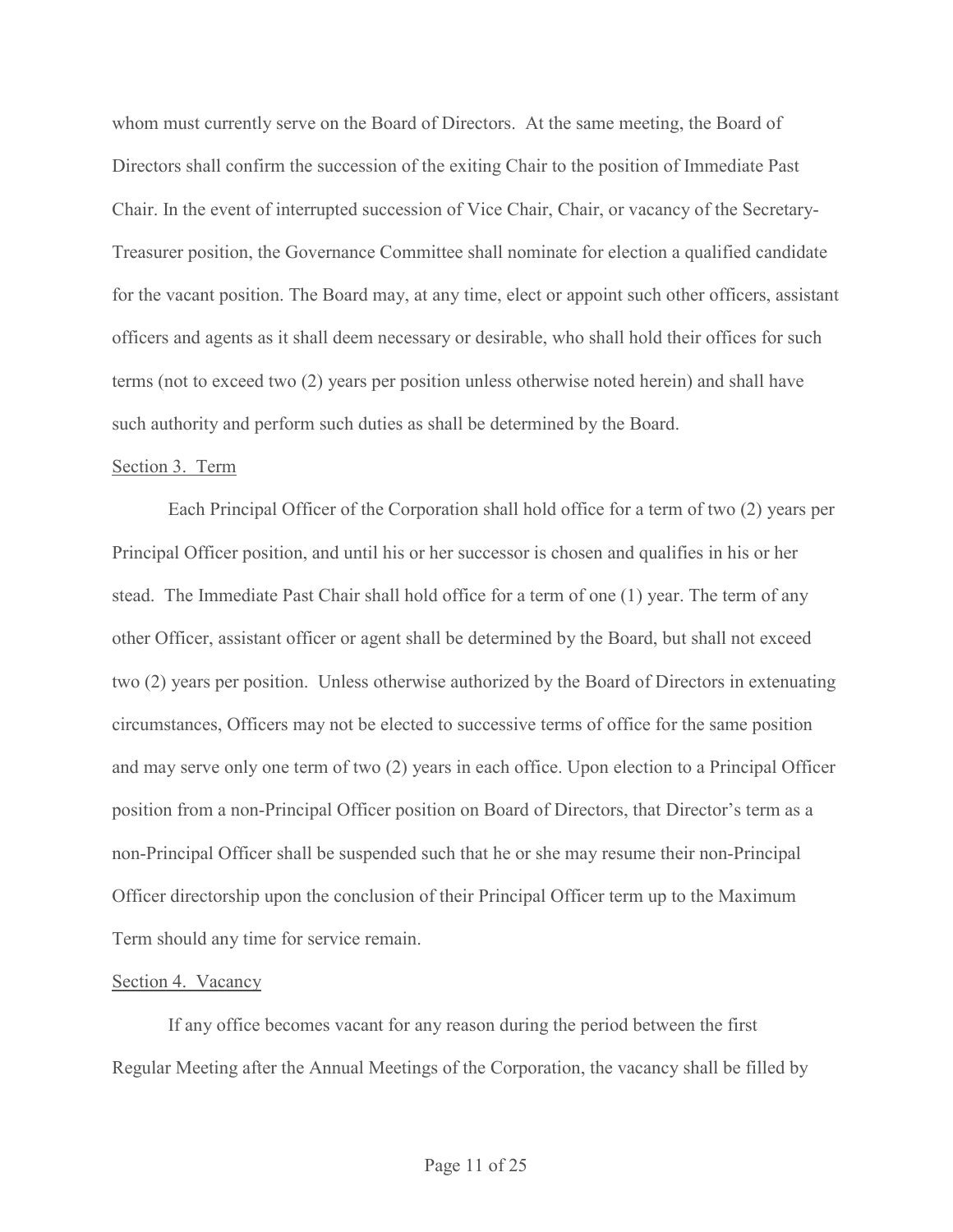the Board of Directors not later than the first Regular Meeting of the Board following the the Board of Directors not later than the first Regular Meeting of the Board following the<br>occurrence of such vacancy. All Directors shall receive notice, personally or by mail, that<br>one of the purposes of such meeting is one of the purposes of such meeting is to fill such a vacancy in the Principal Officer positions. Notice for vacancy meetings shall be the same as for Regular Meetings. A Principal Officer so elected shall serve for the unexpired portion of the term of his or her predecessor in office.

## Section 5. Compensation

All Officers of the Corporation shall serve without compensation.

## Section 6. Removal

Any Officer appointed by the Board of Directors may be removed from that office or position by the Board by a quorum vote of disinterested Directors whenever in its judgment the best interests of the Corporation will be served thereby, subject to compliance with the following procedures: (i) prior to any vote to remove a Principal Officer, the Principal Officer in question must be given reasonable prior notice of the impending action and reasonable opportunity to speak before the Board of Directors at a Regular Meeting or Special Meeting called expressly for that purpose, and (ii) the Principal Officer in question shall be removed by a vote of two-thirds (2/3) of the remaining Directors. Such removal shall be without prejudice to the contract rights, if any, of the person so removed. Such removal shall disqualify the Principal Officer so removed from service as a Director in a non-Principal Officer position on the Board of Directors unless otherwise provided by the Board of Directors.

# Section 7. Duties and Powers

(a) Chair. The Chair shall preside at all meetings of the Directors and cause all orders and resolutions of the Board to be carried into effect. The Chair shall have any other powers and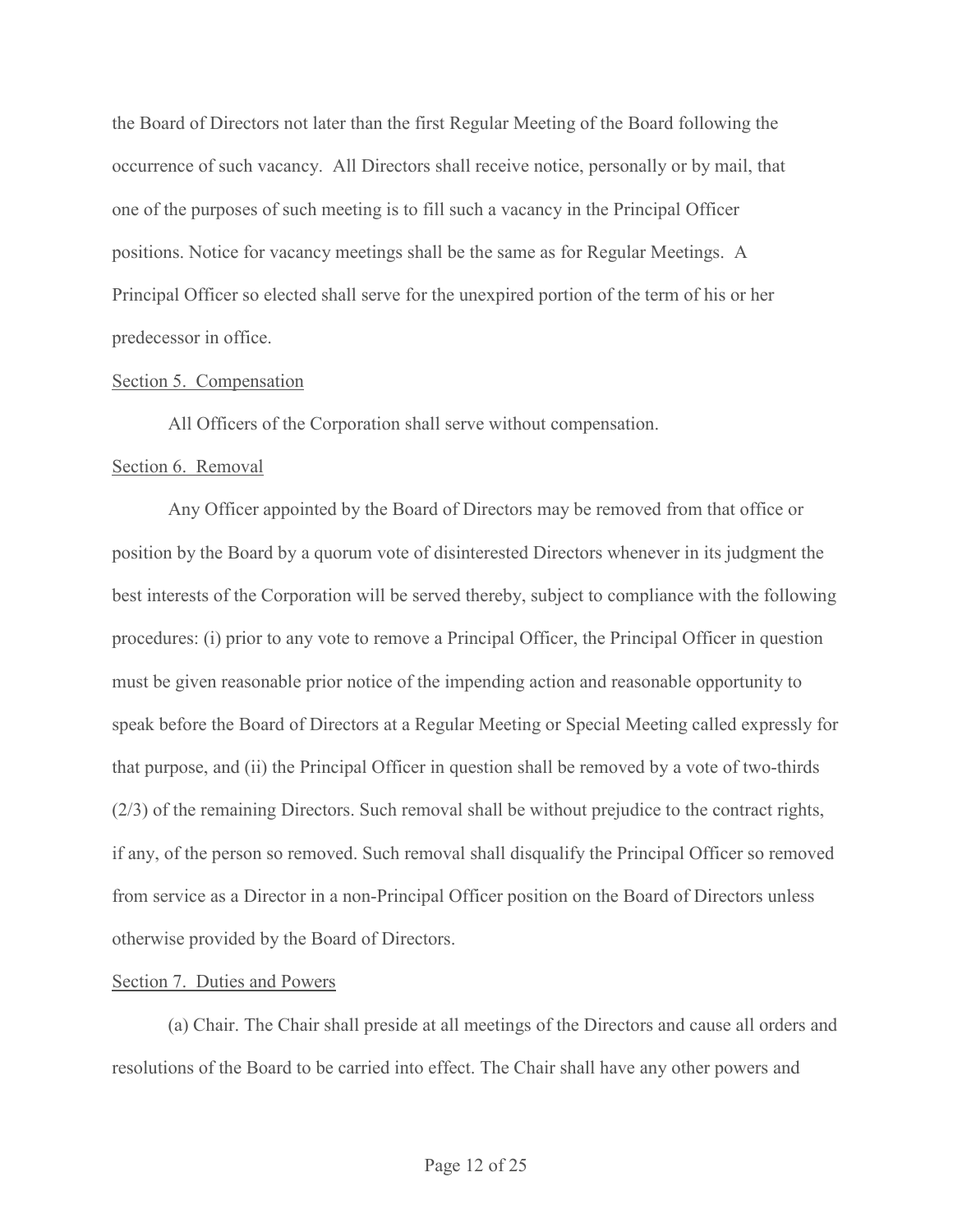duties as the Board of Directors shall prescribe. The Chair shall serve on the Executive Committee and the Governance Committee.

 (b) Vice Chair. In the absence or disability of the Chair, the Vice Chair shall perform the duties and exercise the powers of the Chair. The Vice Chair shall also have any other powers and duties as the Board of Directors shall prescribe. The Vice Chair shall serve on the Executive Committee and the Governance Committee. The Vice Chair shall become the new Chair after the term of the Chair ends, subject to confirmatory vote by the Board of Directors.

(c) Secretary/Treasurer. The Secretary/Treasurer shall perform all duties incident to the office of Secretary/Treasurer, including responsibility for preparing minutes of the Board of Directors' meetings, recording, distributing, and storing the minutes of the Board of Directors' meetings, and authenticating records of the Corporation. These duties may be delegated to staff to perform. The Secretary/Treasurer shall also have any other powers and duties as the Board of Directors shall prescribe. The Secretary/Treasurer shall serve on the Executive Committee and Finance Committee.

(d) Immediate Past Chair. The Immediate Past Chair shall serve on the Governance Committee and shall fulfill other duties as may be prescribed by the Board of Directors to ensure Board succession and stability.

(e) President and CEO. The President and CEO shall be appointed or dismissed by the Board of Directors, shall report to the Chair and the Board of Directors, shall be an ex officio (non-voting) participant on the Board of Directors, shall be the Principal Officer of the Corporation, shall direct all operations of the Corporation, shall directly or indirectly supervise all personnel of the Corporation, and shall have control and management of the Corporation's business and affairs, all subject to the direction of the Board of Directors.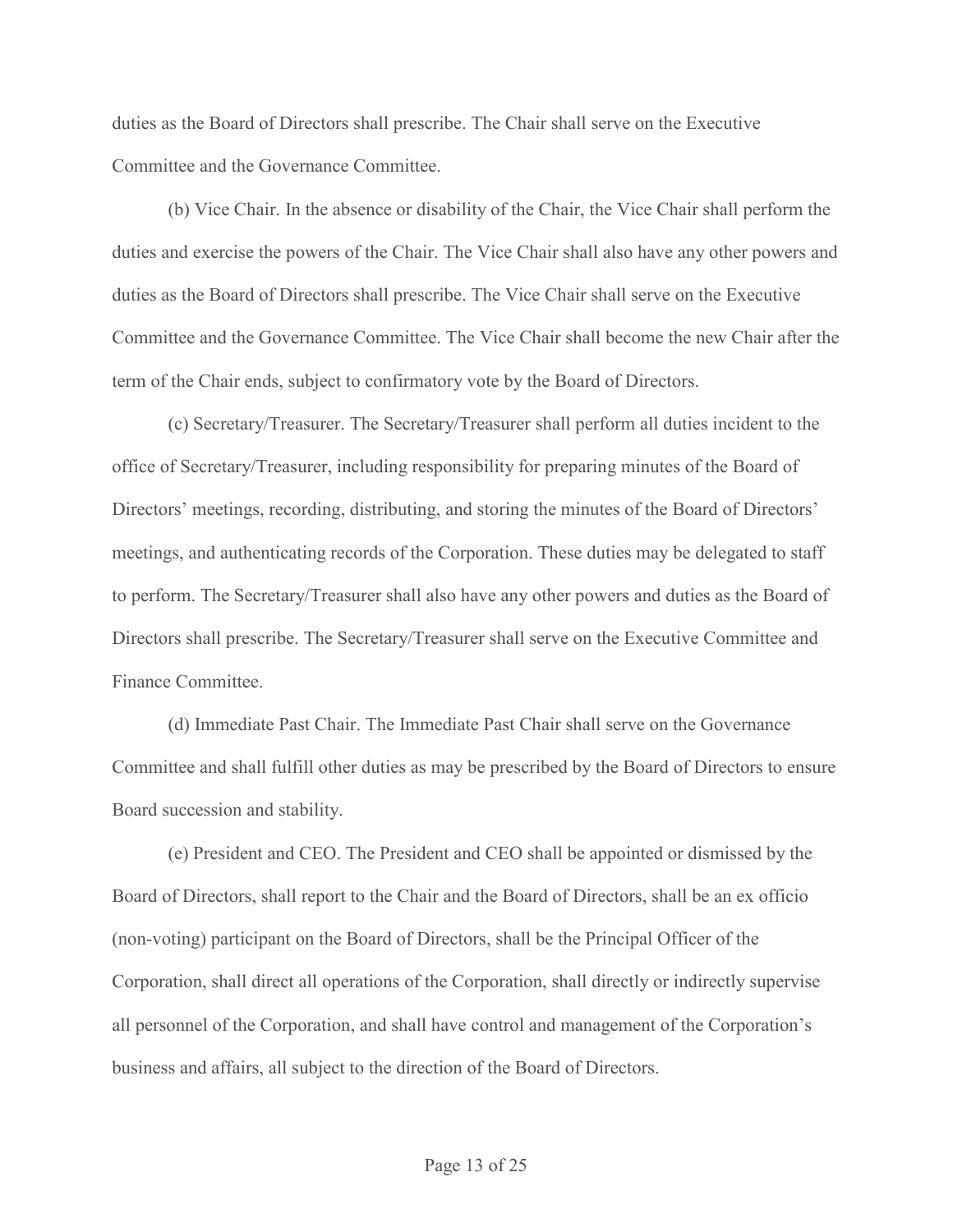#### ARTICLE VI. NON-VOTING BOARD AFFILIATES

The Board of Directors may approve non-voting affiliates with rights, privileges, and obligations established by the Board. Affiliates may be individuals, businesses, and other organizations that support the mission of the Corporation. The Board or a designated committee of the Board shall have the authority to admit any individual or organization as an affiliate, to recognize representatives of affiliates, and to make determinations as to affiliates' rights, privileges, and obligations. At no time shall affiliate information be shared with other organizations or groups without the affiliate's consent. At the discretion of the Board, affiliates may be given endorsement, recognition and media coverage at fundraising activities and other events or at the Corporation's website. Affiliates have no voting rights, and are not members of the Corporation.

#### ARTICLE VII. COMMITTEES OF THE BOARD

### Section 1. Generally

The Board may from time to time designate committees, which shall consist of two (2) or more Directors appointed by the Chair from among the Directors, and non-Director experts at the discretion of the Board of Directors, for purposes as set forth by the Board. All committees must be chaired by a Director. The creation of a committee and appointment of individuals to it must be approved by a majority of all Directors in office when the action is taken. The Board by way events or at the Corporation's website. Affiliates have no voting rights, and are not members of<br>the Corporation.<br>ARTICLE VII. COMMITTEES OF THE BOARD<br>Section 1. Generally<br>The Board may from time to time designate committe the Board desires that the matters transacted by any committee shall be binding on the Corporation, the Board shall so specify in the delegation resolution. In order to be valid and binding upon the Corporation, all matters transacted by any committee in the name of the Corporation must be within the powers delegated to it by the Board. With respect to those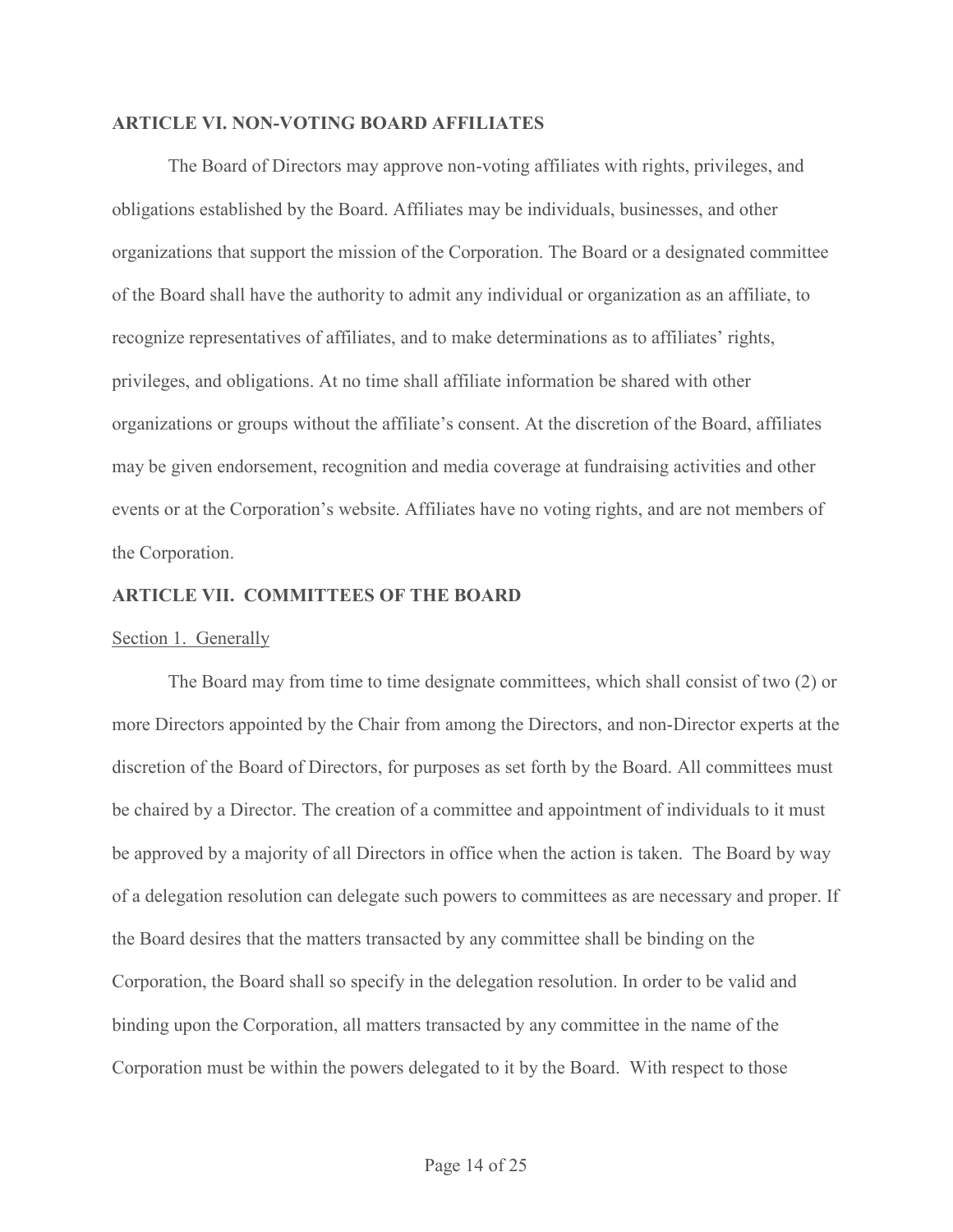delegated matters transacted by a committee in the name of the Corporation as provided in this Section 1 of Article VI, all matters so transacted by such committee or committees shall be reported to the Board at its next Regular Meeting. Standing committees of the Corporation shall include an Executive Committee, Finance Committee, Governance Committee, Quality and Patient Safety Committee, Audit Committee, Development/Fundraising Committee, and Real Estate Development Committee. The Health Services Advisory Council ("HSAC") shall serve as the Corporation's health services consumer advisory board. At each Annual Meeting and at any other time, the Board of Directors may create and appoint other special, ad-hoc committees as circumstances may require. The Corporation's health services consumer advisory board. At each Annual Meeting and at other time, the Board of Directors may create and appoint other special, ad-hoc committees ircumstances may require.<br>
The Exceutive C

#### Section 2. Executive Committee

The Executive Committee shall consist of the Chair, Vice Chair, and Secretary/Treasurer. The Executive Committee will assist the Board of Directors in its oversight responsibilities relating to Board actions. In furtherance thereof, Executive Committee will:

- 1. Make decisions on behalf of the full Board of Directors when so directed by the Board by a specific Board action in the form of a resolution in each instance of delegation; and
- Directors by a specific Board action in the form of a resolution in each instance of delegation.

#### Section 3. Finance Committee

The Finance Committee shall consist of the Secretary/Treasurer, at least one additional Director, and at least one other individual with expertise as the Board may appoint from the Board or otherwise. The Finance Committee will assist the Board of Directors in its oversight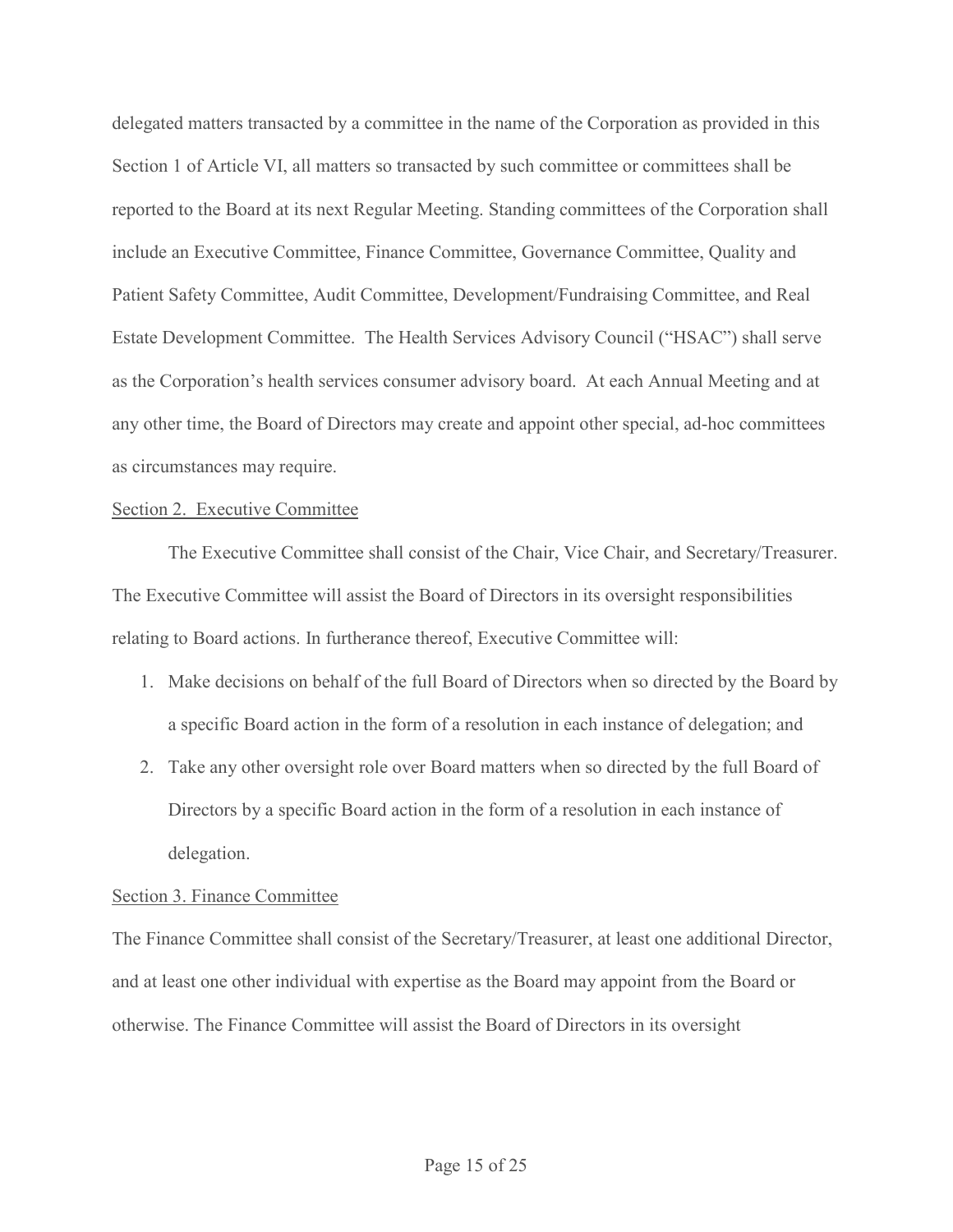responsibilities relating to fiscal management. In furtherance thereof, the Finance Committee will:

- 1. Review and recommend approval of an annual operating budget;
- 2. Regularly review financial results;
- 3. Help the Board understand CCC's financial affairs;
- 4. Draft investment policies and provide oversight for any investments;
- 5. Ensure the maintenance of an appropriate capital structure; and
- 6. Oversee the management of organization-wide financial assets.

## Section 4: Governance Committee

The Governance Committee will be chaired by a Director appointed by the Board and will consist of the Board Chair, Board Vice Chair, Immediate Past Chair and up to three additional Directors. The Governance Committee will assist the Board of Directors in its oversight responsibilities relating to Board operations. In furtherance thereof, the Governance Committee will: 5. Ensure the maintenance of an appropriate capital structure; and<br>
6. Oversec the management of organization-wide financial assets.<br>
tion 4: Governance Committee<br>
Governance Committee will be chaired by a Director appoint 3. Oversee the management of organization-wide financial assets.<br>
ion 4: Governance Committee<br>
Governance Committee vill be chaired by a Director appointed by the Board and will<br>
sist of the Board Chair, Board Vice Chair, 4. Conduct a governance self-assessment process designed to measure Board and will<br>sist of the Board Chair, Board Vice Chair, Immediate Past Chair and up to three additional<br>zetors. The Governance Committee will assist the Sist of the Board Char, Board Vice Char, Immediate Past Char and up to three additional<br>sectors. The Governance Committee will assist the Board of Directors in its oversight<br>onsibilities relating to Board operations. In fu

- 1. Nominate Directors, Board Officers, and establish Board leadership succession;
- 
- practices and other factors deemed important by the Board;
- 
- supports the needs of the Corporation, the Board and the staff;
- 6. Nonintextransity of board operations. In fundation detection, the chosenance commuted consistent.<br>
1. Nominate Directors, Board Officers, and establish Board leadership succession;<br>
2. Set Director and Officer terms and Corporation's needs and compliance requirements; and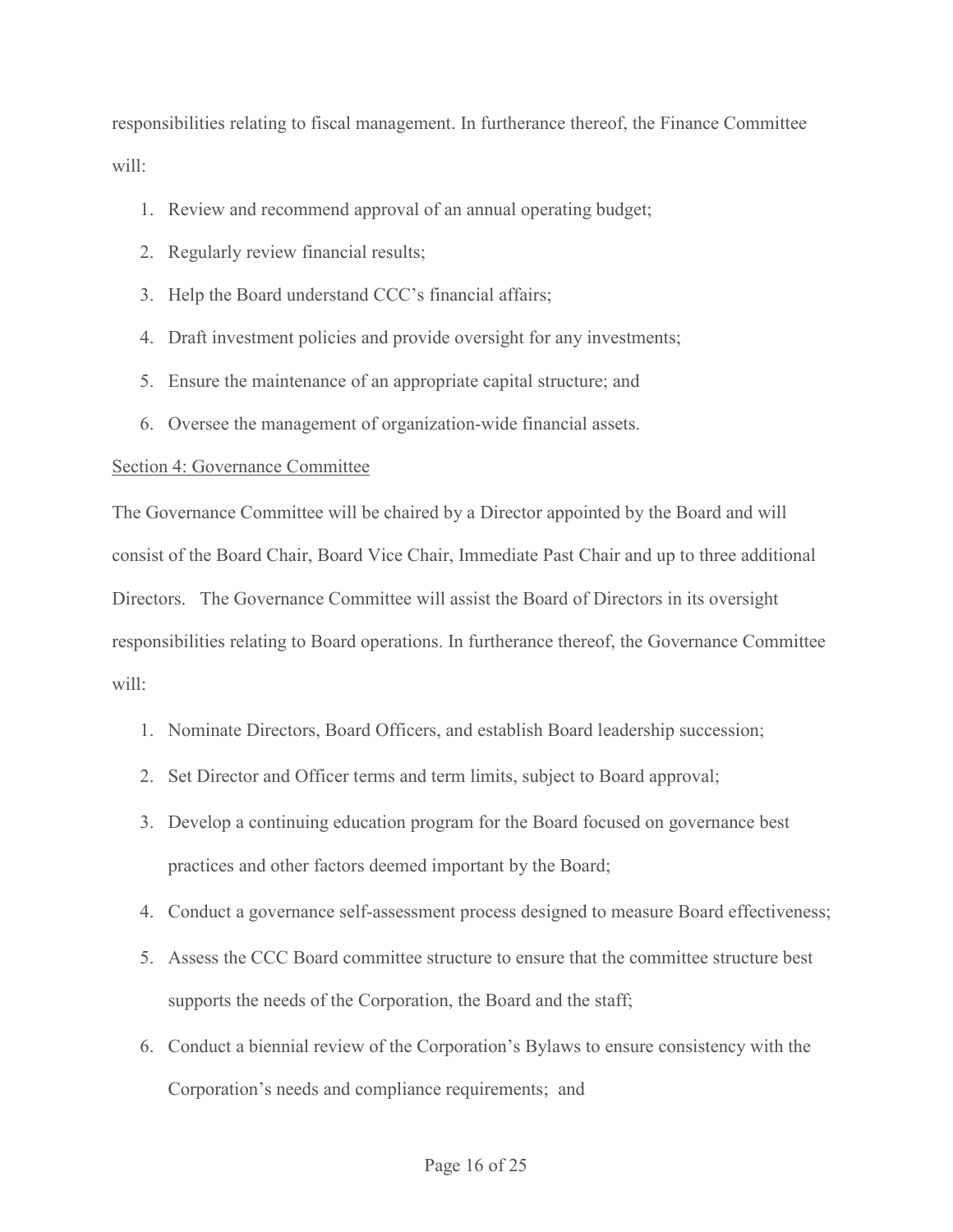7. Conduct the President and CEO's annual performance review and manage the President<br>and CEO compensation review process, subject to Board approval.<br>tion 5: Quality and Safety Committee and CEO compensation review process, subject to Board approval.

## Section 5: Quality and Safety Committee

The Quality and Safety Committee shall consist of at least two Directors, and at least one other individual with expertise as the Board may appoint from the Board or otherwise. The Quality and Safety Committee will assist the Board of Directors in its oversight responsibilities relating to quality of clinical care and patient safety. In furtherance thereof, the Quality and Safety Committee will:

- 1. Monitor and evaluate the overall effectiveness of the clinical quality and safety program;
- 2. Identify and prioritize improvement opportunities, activities, and initiatives related to clinical quality and safety;
- 3. Sponsor resolution of improvement opportunities for clinical care and safety; and
- 4. Inform the Board of Directors of their findings and conclusions, and obtain appropriate Board action to address concerns.

# Section 6: Audit and Compliance Committee

 The Audit and Compliance Committee shall consist of at least two Directors, and at least one other individual with expertise as the Board may appoint from the Board or otherwise. The Audit and Compliance Committee will assist the Board in its oversight responsibility relating to the accounting and financial reporting of the Corporation. In furtherance thereof, the Audit and Compliance Committee will: 1. Inform the Board of Directors of their findings and conclusions, and obtain app<br>
1. Inform the Board of Directors of their findings and conclusions, and obtain app<br>
1. Board action to address concerns.<br>
1. Example 1. An 2. Internal are beaded of bibetons of their intentings and concretently, since<br>
1. Board action to address concerns.<br>
1. Board action to address concerns.<br>
1. The Audit and Compliance Committee shall consist of at least tw 3. Ensure compliance Committee shall consist of at least two Directors, a other individual with expertise as the Board may appoint from the Board or other<br>3. Entert individual with expertise as the Board may appoint from t

- 
- 
-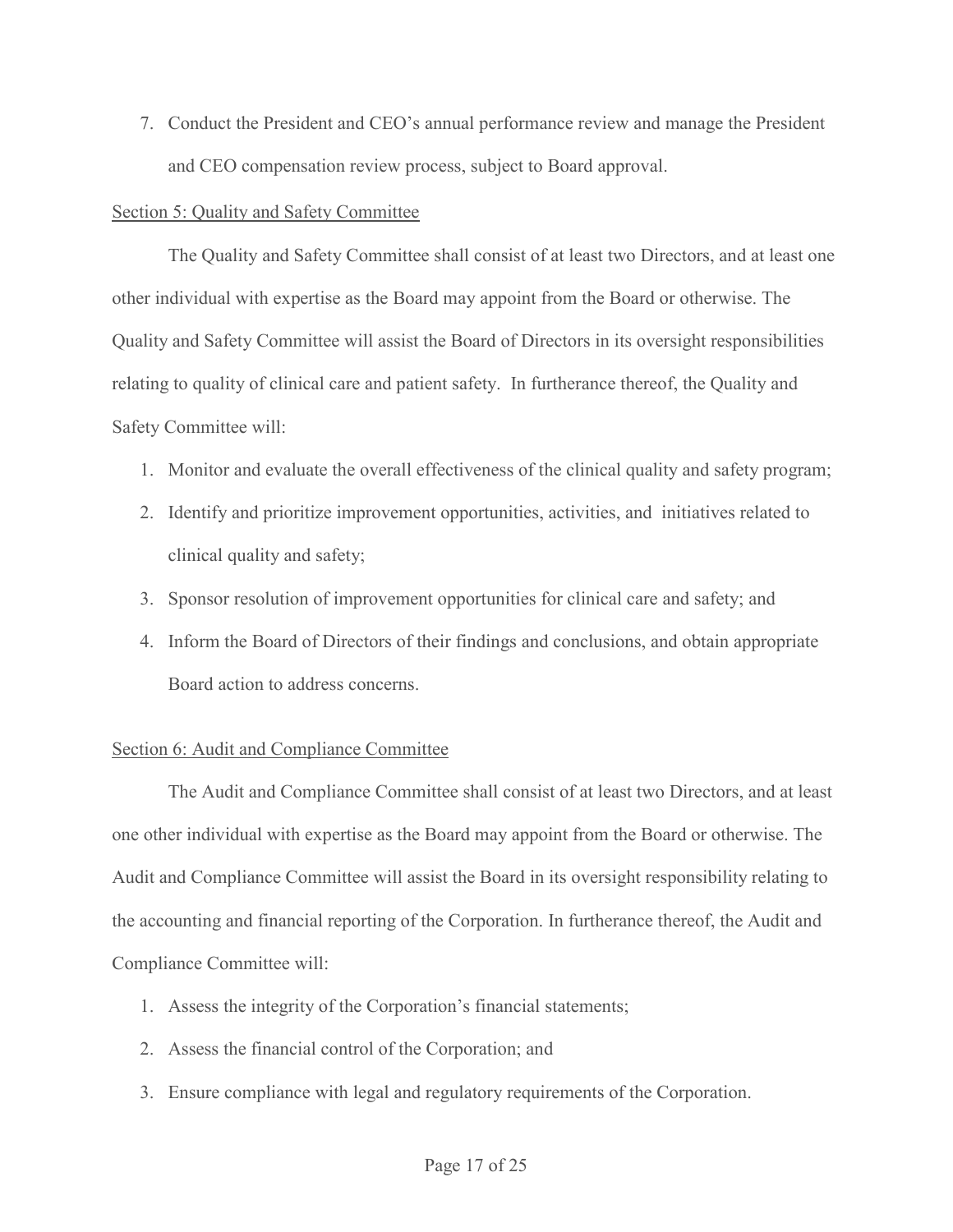# Section 7: Development/Fundraising Committee

 The Development/Fundraising Committee shall consist of at least two Directors, and at least one other individual with expertise as the Board may appoint from the Board or otherwise. The Development/Fundraising Committee will assist the Board in its oversight responsibility relating to the Corporation's fundraising and development efforts. In furtherance thereof, the Development/Fundraising Committee will:

- 1. Seek out new funding resources for the Corporation; and
- 2. Increase donor base and retention for the Corporation.

# Section 8: Real Estate Development Committee

The Real Estate Development Committee shall consist of at least two Directors, and at least one other individual with expertise as the Board may appoint from the Board or otherwise. The Real Estate Development Committee will assist the Board in the Corporation's Real Estate Development activities and objectives and other such duties as may be directed by the Board. In furtherance thereof, the Real Estate Development Committee will: 1. Seek out new funding resources for the Corporation; and<br>
2. Increase donor base and retention for the Corporation.<br>
1.1. The Real Estate Development Committee<br>
1.1. The Real Estate Development Committee shall consist of 12. The Real Estate Development Committee<br>
3. Provident Committee shall consist of at least two Directors, and at<br>
12. The Real Estate Development Committee will assist the Board in the Corporation's Real Estate<br>
12. Real The Real Estate Development Committee shall consist of at least two Directon<br>
e other individual with expertise as the Board may appoint from the Board or c<br>
al Estate Development Committee will assist the Board in the Cor t one other individual with expertise as the Board may appoint from the Board or otherwise.<br>
Real Estate Development Committee will assist the Board in the Corporation's Real Estate<br>
elopment activities and objectives and

- 1. Provide guidance and strategic input into real estate development plans;
- Corporation;
- 
- recommendations to the Board regarding specific real estate transactions as needed.

# Section 9: Health Services Advisory Council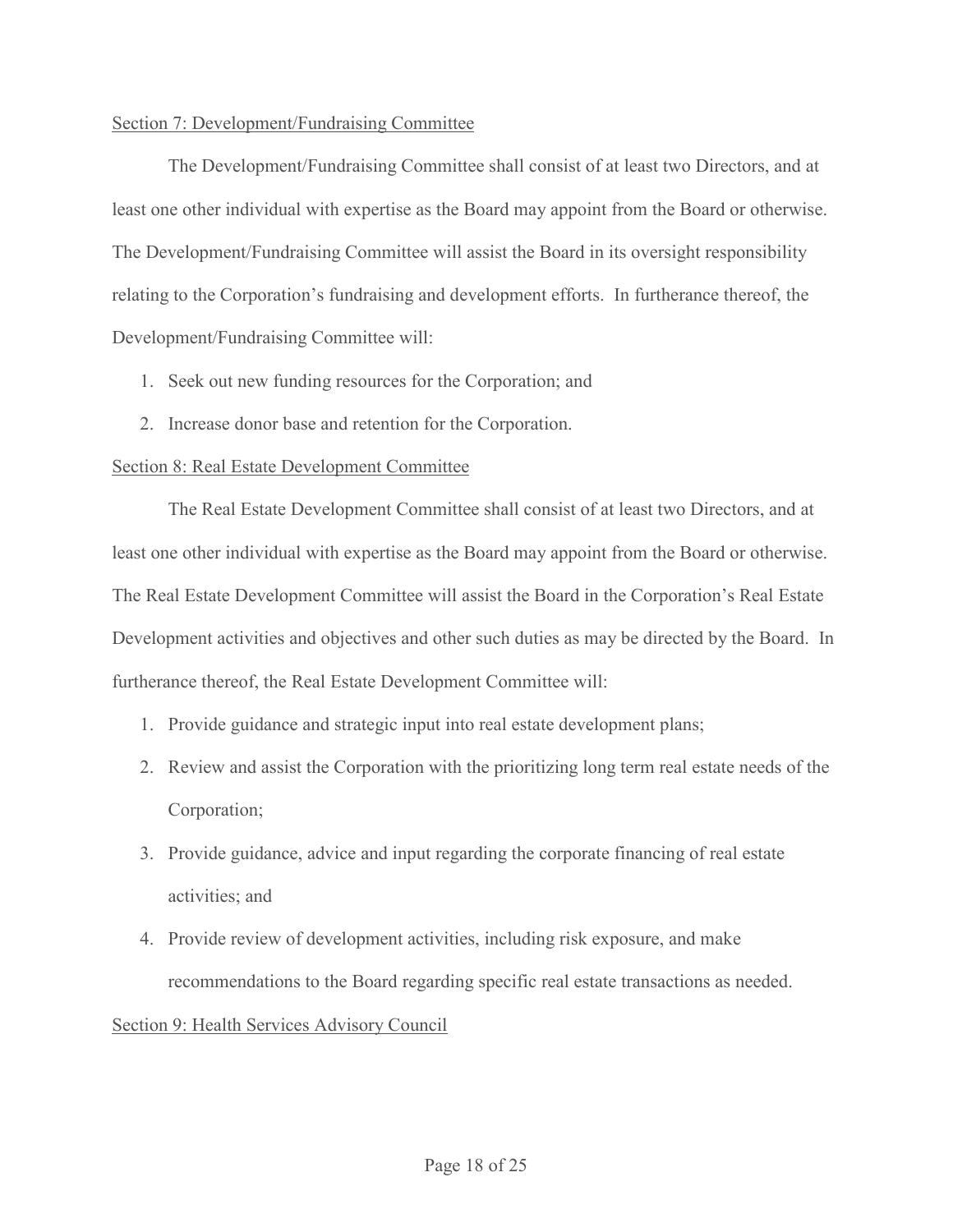The Health Services Advisory Council ("HSAC") shall consist of a majority of<br>individuals who are homeless or recently homeless, who receive health care services from the<br>Corporation, and who, as a group, represent the indi The Health Services Advisory Council ("HSAC") shall consist of a majority of<br>individuals who are homeless or recently homeless, who receive health care services from the<br>Corporation, and who, as a group, represent the indi Corporation, and who, as a group, represent the individuals being served by the Corporation's health services. The Chair of HSAC will be a Director. HSAC shall assist and advise the Corporation's health services on promoting its mission of providing access to a full spectrum of primary care and essential recovery services to homeless and low-income individuals. In furtherance thereof, HSAC will:

- 1. Provide advice, leadership and guidance to staff and the Board in support of the mission of the Corporation's health services; and
- 2. Provide feedback and advice to the Board regarding the health care needs of homeless and low-income residents.

## Section 10. Limitations on Committee Action

The Board by way of a delegation resolution may delegate to any committee the authority of the Board as provided in this Article VI, except that the Board shall not delegate to any committee the authority to: amend, alter or repeal these Bylaws; elect, appoint or remove any Director or Officer of the Corporation; elect, appoint or remove any individual serving on any committee of the Board ; amend the Articles of Incorporation; adopt a plan of merger, consolidation or voluntary dissolution; authorize the sale, lease, exchange or mortgage of all or substantially all of the property and assets of the Corporation; or do any act prohibited by the Oregon Constitution, the Constitution of the United States of America, or any act which may be prohibited by the Oregon Nonprofit Corporation Act or any other state or federal law. Section 11. Changes of Size and Function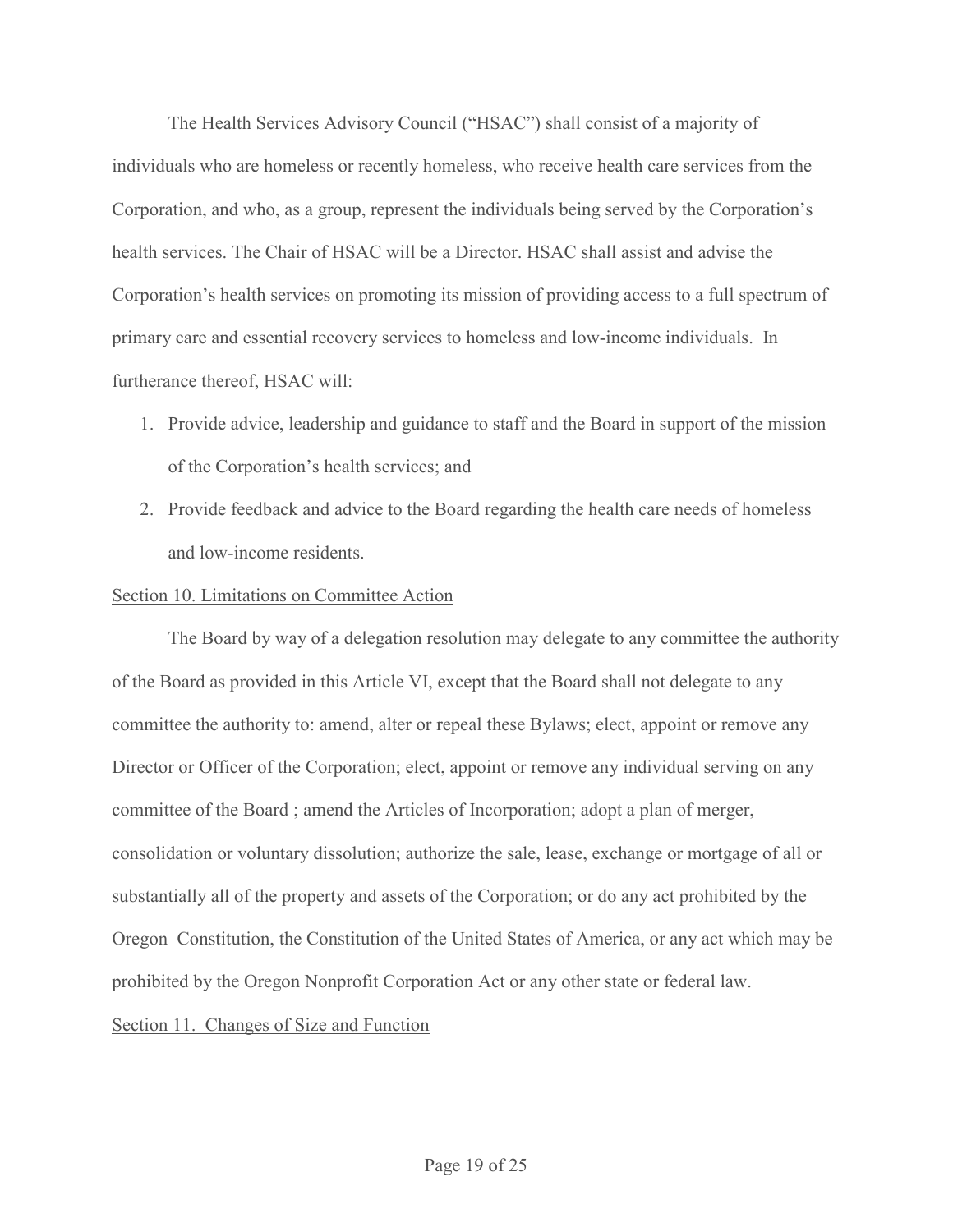Subject to the provisions of law, the Board of Directors shall have the power at any time to change the number of individuals serving on any committee, fill committee vacancies, remove any individual serving on a committee, and change the functions and terminate the existence of a committee.

#### Section 12. Conduct of Meetings

Each committee shall conduct its meetings in accordance with the applicable provisions of these Bylaws, relating to meetings and action without meetings of the Board of Directors. Each committee shall adopt any further rules regarding its conduct, keep minutes and other records and appoint subcommittees and assistants as it deems appropriate.

#### ARTICLE VIII. CONFLICTS OF INTEREST

No Director shall be an employee of the Corporation or a direct relative (parent, child, sibling, and spouse – by blood, adoption, or marriage) of any employee of the Corporation. The President and CEO may serve only as a non-voting ex-officio member of the Board. The Each committee shall conduct its meetings in accordance with the applicable provisions<br>of these Bylaws, relating to meetings and action without meetings of the Board of Directors.<br>Each committee shall adopt any further rul of interest with respect to that Director. A conflict of interest shall be considered to arise when any matter under consideration by the Board of Directors involves the potential for a significant or material benefit; or a compensation arrangement exists to a Director or any member of his or her immediate family to any business, financial, or professional organization of which the Director or any member of his or her immediate family is an officer, director, member, owner, or employee. Whenever any matter comes before the Board of Directors which any Director recognizes may give rise to a conflict of interest, the Board of Directors shall not approve any action or transaction bearing upon the conflict unless the following procedures are observed: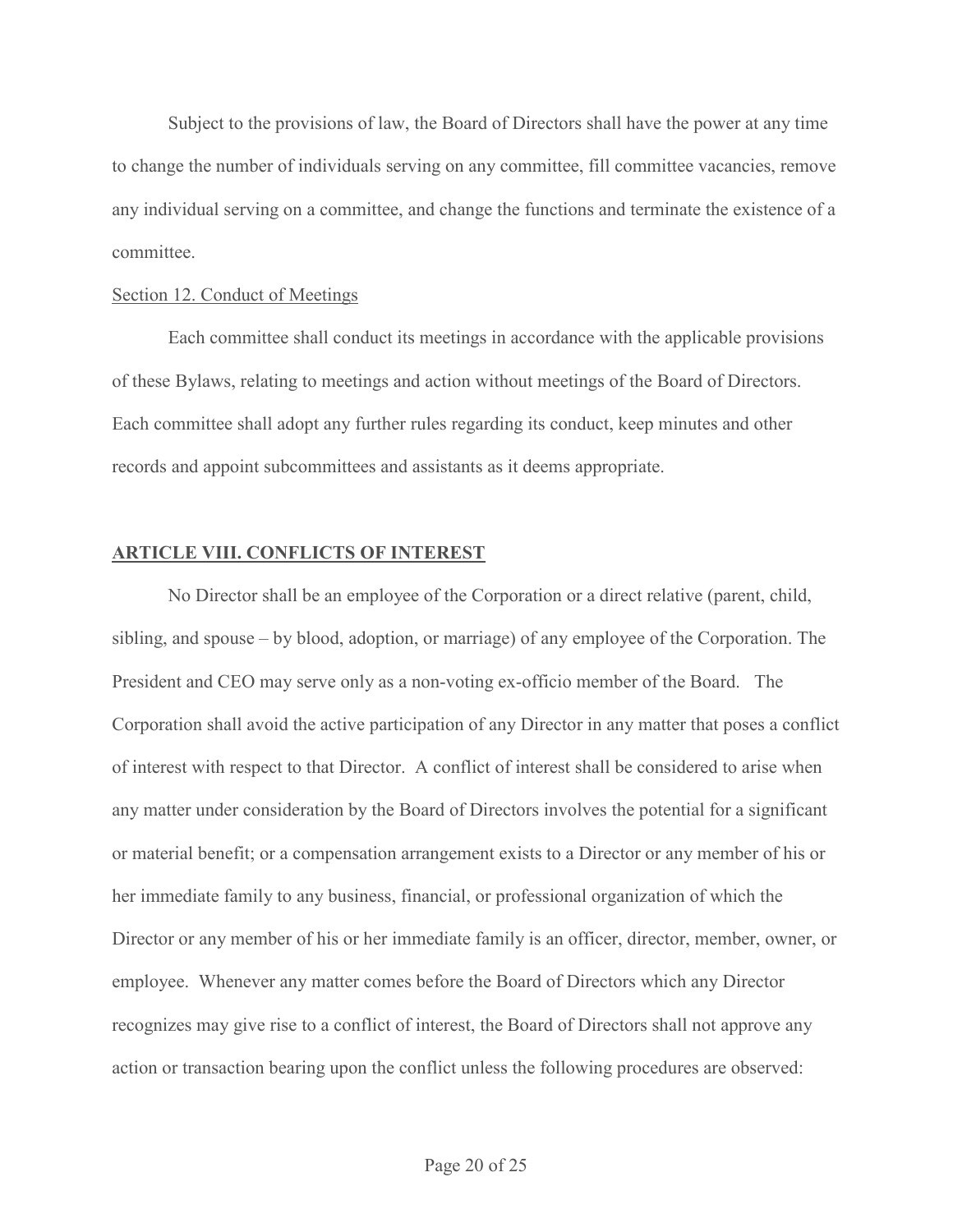- 1. The affected Director shall have a duty to disclose or other Director(s) shall make known<br>the conflict, and after answering to any questions posed by the other Directors, the<br>affected Director shall withdraw from the me the conflict, and after answering to any questions posed by the other Directors, the affected Director shall withdraw from the meeting for as long as the matter remains under consideration. Should the matter be brought to a vote of the Directors, the affected Director shall neither be present nor cast a vote.
- 2. If the withdrawal of the affected Director results in the absence of a quorum of disinterested Directors, no action shall be taken on the matter until a quorum of disinterested Directors is present.
- 3. The Board of Directors shall not go forward with a transaction or arrangement in which an affected Director acknowledges that a conflict of interest exists, or other Directors determine that a conflict of interest exists.
- 4. Violations of the Conflicts of Interest Policy
	- a. If the Board has reasonable cause to believe that a Director has failed to disclose actual or possible conflicts of interest, it shall inform the Director of the basis for such belief and afford the Director an opportunity to explain the alleged failure to disclose.
	- b. If, after hearing the response of the Director and making such further investigation as may be warranted in the circumstances, the Board determines that the Director has in fact failed to disclose an actual or possible conflict of interest, it shall take appropriate disciplinary and corrective action up to, and including, removal from the Board.

# ARTICLE IX. INDEMNIFICATION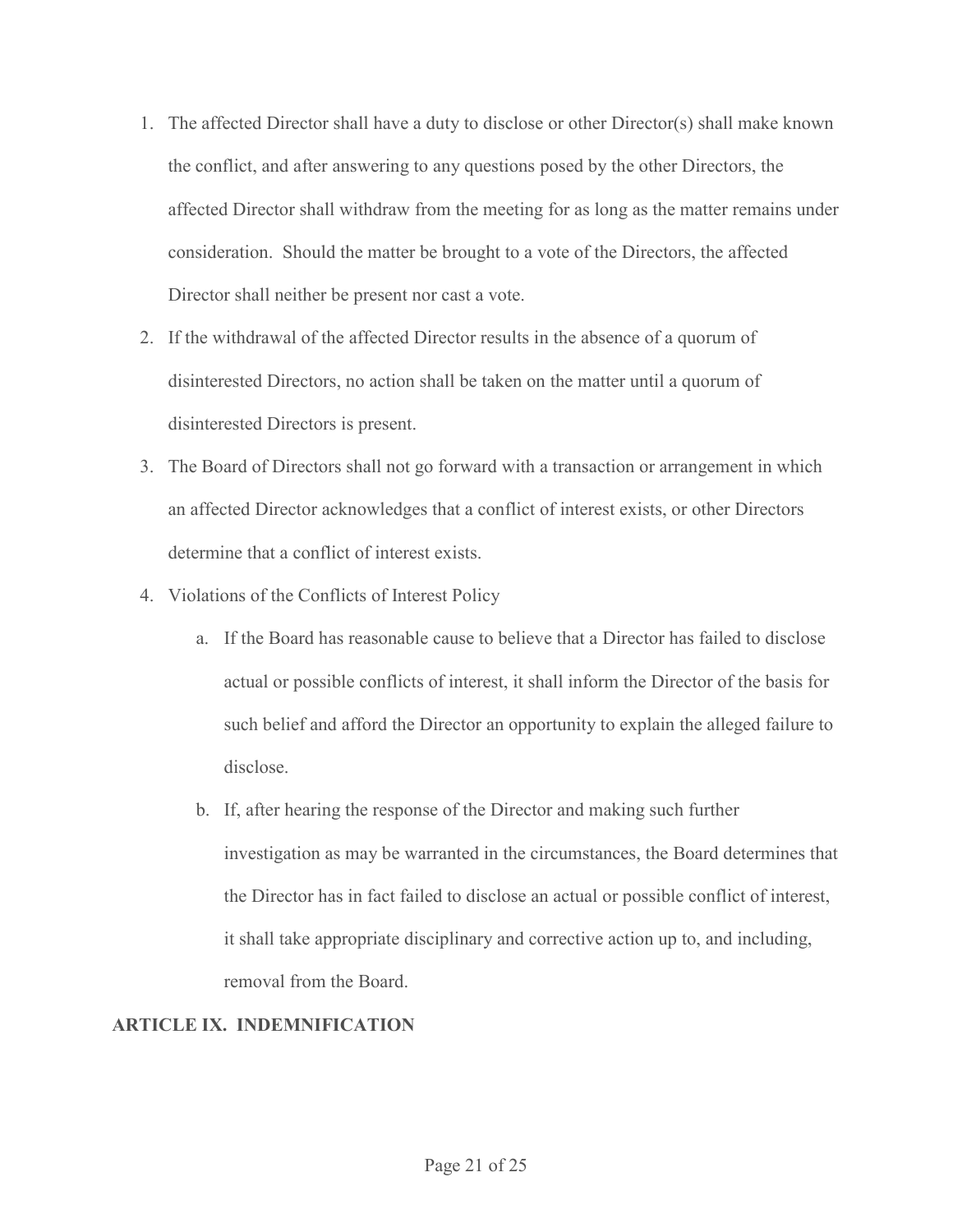The Corporation shall indemnify to the fullest extent not prohibited by law, any current or former Director or Officer of the Corporation who is made, or threatened to be made, a party to an action, suit or proceeding, whether civil, criminal, administrative, investigative or other (including an action, suit or proceeding by or in the right of the Corporation) by reason of the fact that such person is or was a Director, Officer, employee or agent of the Corporation or a fiduciary within the meaning of the Employee Retirement Income Security Act of 1974 with respect to any employee benefit plan of the Corporation, or serves or served at the request of the Corporation as a Director, Officer, employee or agent, or as a fiduciary of an employee benefit plan, of another Corporation, partnership, joint venture, trust or other enterprise. The Corporation may pay for or reimburse the reasonable expenses incurred by any such current or former Director or Officer in any such proceeding in advance of the final disposition of the proceeding if the person sets forth in writing (i) the person's good faith belief that the person is entitled to indemnification under this Article, and (ii) the person's agreement to repay all advances if it is ultimately determined that the person is not entitled to indemnification under this Article. No amendment to these Bylaws that limits the Corporation's obligation to indemnify any person shall have any effect on such obligation for any act or omission that occurs prior to the later to occur of the effective date of the amendment or the date notice of the amendment is given to the person. This Article shall not be deemed exclusive of any other provisions for indemnification or advancement of expenses of Directors, Officers, employees, agents and fiduciaries that may be included in the Articles of Incorporation or any statute, Bylaw, agreement, general or specific action of the Board of Directors or other document or arrangement.

#### ARTICLE X. GENERAL PROVISIONS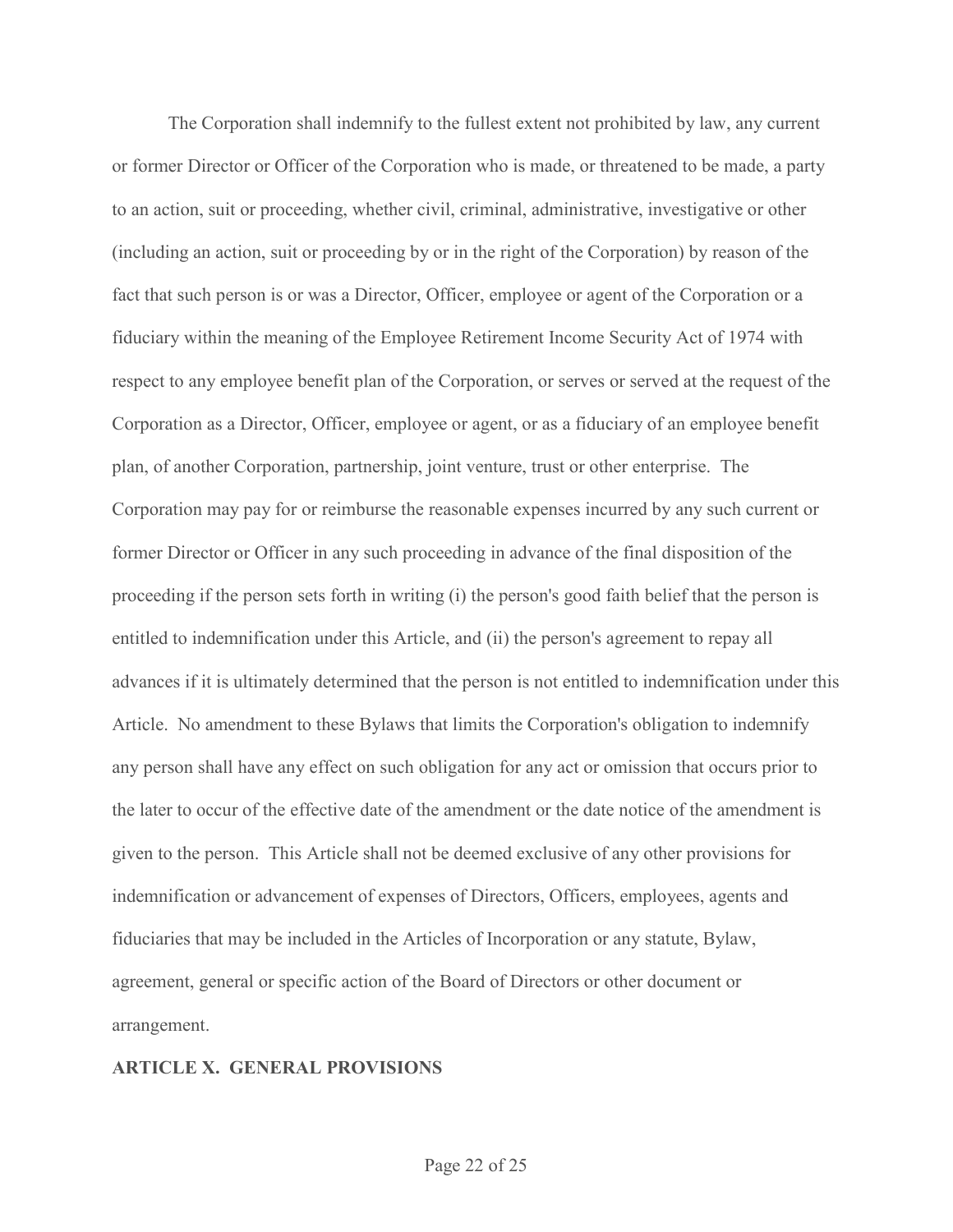#### Section 1. Checks

 All checks or demands for money and notes of the Corporation shall be signed by such Officer or Officers or such other person or persons as the Board of Directors may from time to time designate.

## Section 2. Loans

The Corporation shall not borrow money and no evidence of indebtedness shall be issued in its name unless authorized by the Board of Directors. This authority may be general or confined to specific instances.

## Section 3. Contracts

 Except as otherwise provided by law, the Board of Directors may authorize any Officers or agents to execute and deliver any contract or other instrument in the name of and on behalf of the Corporation, and this authority may be general or confined to specific instances.

# Section 4. Deposits

 All funds of the Corporation not otherwise employed shall be deposited to the credit of the Corporation in those banks, trust companies or other depositaries as the Board of Directors or Officers of the Corporation designated by the Board of Directors select, or be invested as authorized by the Board of Directors.

# Section 5. Accounting Year

The accounting year of the Corporation shall end on June 30.

# Section 6. Articles Govern

 In the event any provision of these Bylaws is inconsistent with the Articles of Incorporation, the Articles shall govern.

# Section 7. Nondiscrimination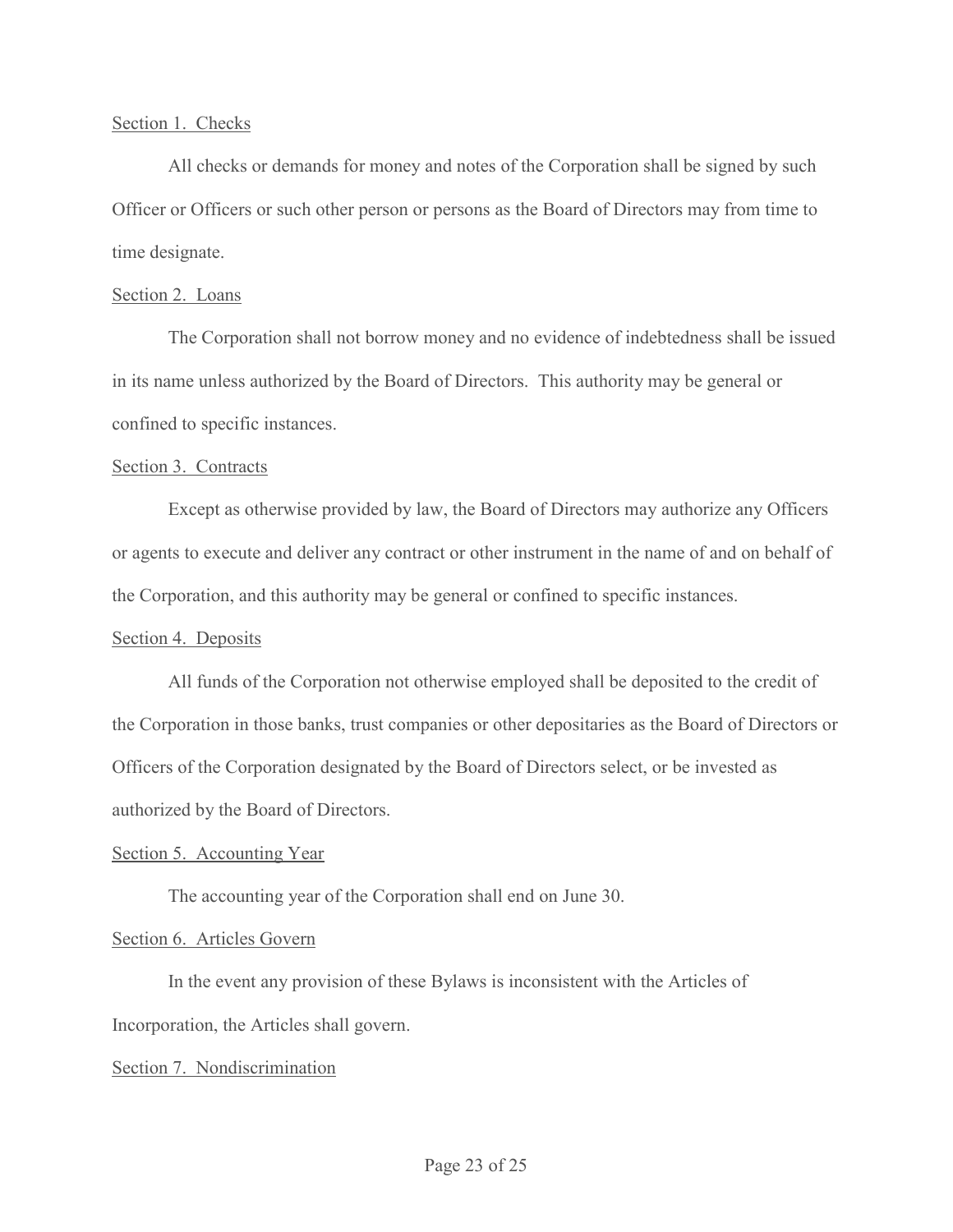It shall be the policy of the Corporation not to discriminate against any person on the basis of race, color, creed, national origin, religion, age, gender, political affiliation, veteran's status, marital status, source of income, family relations status, sexual orientation, filing of worker's compensation claims, genetic information, disability or any other status protected under applicable laws.

This policy covers all job classifications. Only valid requirements will be imposed for employment practices that include but are not limited to recruitment, hiring, training, promotions, compensation, discipline, transfers, layoffs, terminations, education tuition assistance, social and recreational programs, and all other aspects of employment.

#### Section 8. Gender

References in these Bylaws to the masculine gender shall be construed to include the feminine or neuter gender or both as appropriate.

#### Section 9. Severability

 A determination that any provision of these Bylaws is for any reason inapplicable, invalid, illegal or otherwise ineffective shall not affect or invalidate any other provision of these Bylaws.

#### ARTICLE XI. AMENDMENTS

These Bylaws and any amendments thereto may be altered, amended, or repealed and new Bylaws may be adopted by the affirmative vote of two-thirds (2/3) of the number of Directors fixed by these Bylaws. Prior to any meeting at which change or repeal of these Bylaws will be considered, notice shall be given at least ten (10) days but not more than sixty (60) days prior to said meeting. Such notice shall state that one of the purposes of such meeting is to consider a change in the Bylaws. The Board retains the authority as specified in the Oregon